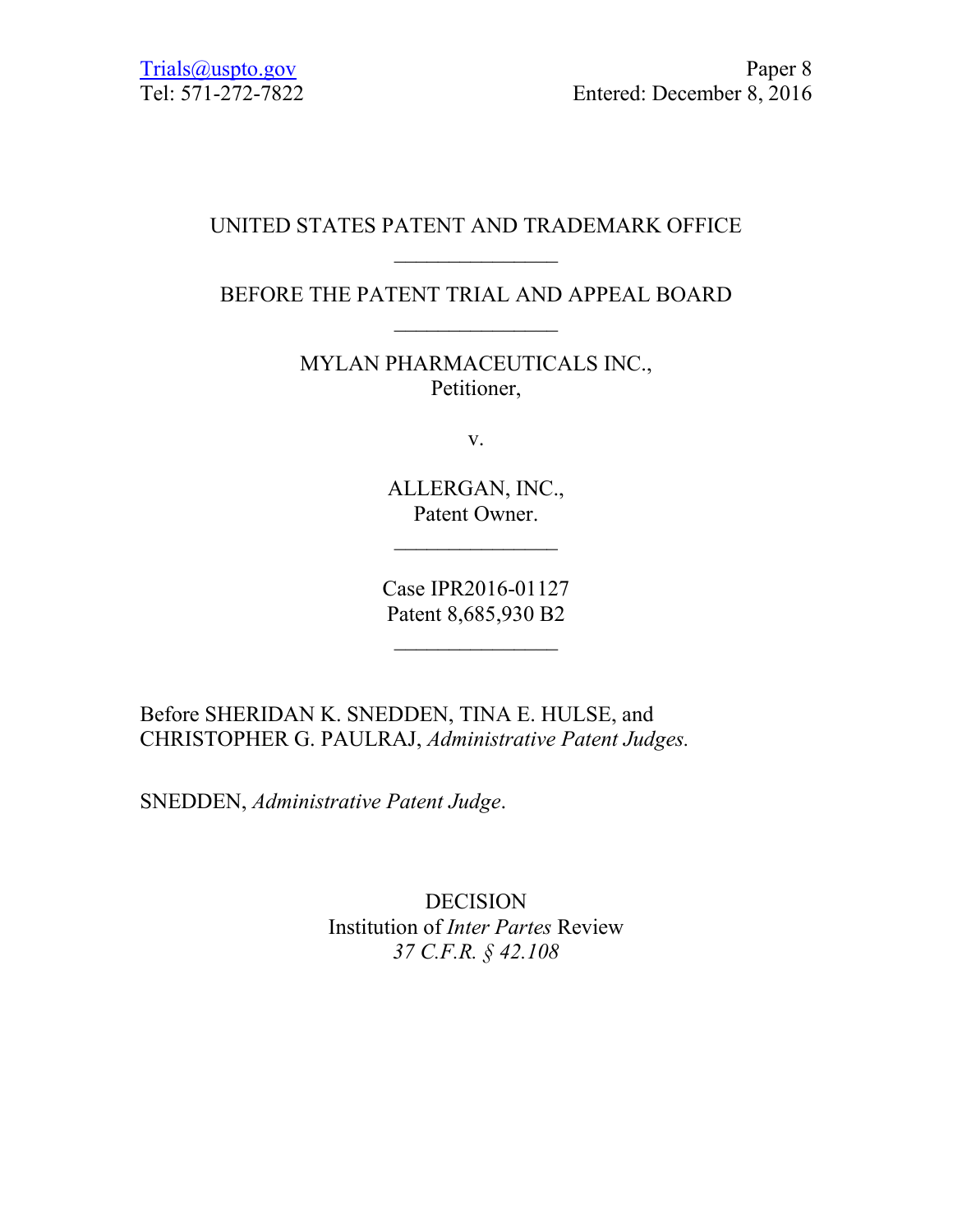# I. INTRODUCTION

Mylan Pharmaceuticals Inc. ("Petitioner") filed a Petition to institute an *inter partes* review of claims 1−36 (Paper 3; "Pet.") of US 8,685,930 B2 (Ex. 1001, "the '930 patent"). Allergan, Inc. ("Patent Owner") filed a Patent Owner Preliminary response. Paper 7 ("Prelim. Resp.").

We have jurisdiction under 35 U.S.C. § 314, which provides that an *inter partes* review may not be instituted "unless . . . there is a reasonable likelihood that the petitioner would prevail with respect to at least 1 of the claims challenged in the petition." 35 U.S.C. § 314(a). Upon consideration of the above-mentioned Petition and Preliminary Responses, we conclude that Petitioner has established that there is a reasonable likelihood that it will prevail with respect to at least one of the challenged claims. We institute an *inter partes* review as to claims 1−36 of the '930 patent.

#### *A. Related Proceedings*

The parties indicate that the following judicial matters may affect or be affected by a decision in this proceeding: *Allergan, Inc. v. Teva Pharmaceuticals USA, Inc.,* No. 2:15-cv-01455 (E.D. Texas); *Allergan, Inc., v. Innopharma, Inc. and Pfizer, Inc.*, No. 2:15-cv-1504 (E.D. Texas); and *Allergan, Inc. v. Famy Care, Ltd.*, No. 2:16-cv-0401 (E.D. Texas). Pet. 11; Paper 6, 2.

Moreover, Petitioner has sought *inter partes* review for related patents in the following proceedings: Case IPR2016-01128 (U.S. Patent No. 8,629,111 B2), Case IPR2016-01129 (U.S. Patent No. 8,642,556 B2), Case IPR2016-01130 (U.S. Patent No. 8,633,162 B2), Case IPR2016-01131 (U.S. Patent No. 8,648,048 B2), and Case IPR2016-01132 (U.S. Patent No.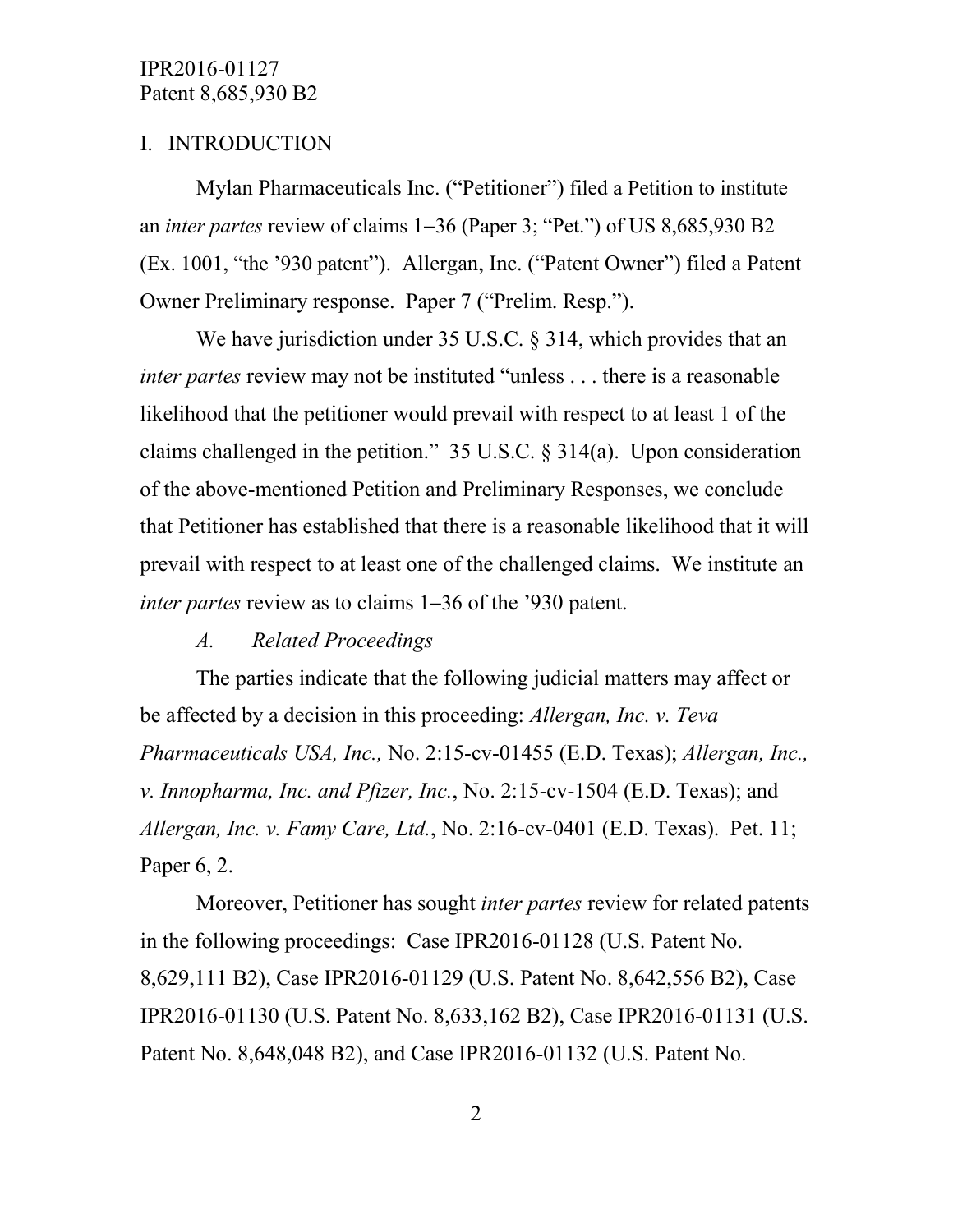9,248,191 B2).

#### *B. The '930 patent (Ex. 1001)*

The '930 patent generally relates to methods of providing therapeutic effects using cyclosporin components, and more specifically to a formulation containing, *inter alia*, cyclosporin-A ("CsA") and castor oil emulsions for treating dry eye syndrome (i.e., keratoconjunctivitis sicca). Ex. 1001, 2:54–3:60. According to the specification, the prior art recognized the use of emulsions containing CsA and CsA derivatives to treat ophthalmic conditions. *Id.* at 1:17–64. The specification notes, however, that "[o]ver time, it has been apparent that cyclosporin A emulsions for ophthalmic use preferably have less than 0.2% by weight of cyclosporin A." *Id.* at 1:65–67. Moreover, if reduced amounts of CsA are used, reduced amounts of castor oil are needed because one of the functions of castor oil is to solubilize cyclosporin A. *Id.* at 1:67–2:5.

Accordingly, the specification states that "[i]t has been found that the relatively increased amounts of hydrophobic component together with relatively reduced, yet therapeutically effective, amounts of cyclosporin component provide substantial and advantageous benefits." *Id.* at 2:34–37. The relatively high concentration of hydrophobic component provides for a more rapid breaking down of the emulsion in the eye, which reduces vision distortion and/or facilitates the therapeutic effectiveness of the composition. *Id.* at 2:41–47. Furthermore, using reduced amounts of cyclosporin component mitigates against undesirable side effects or potential drug interactions. *Id.* at 2:47–50.

3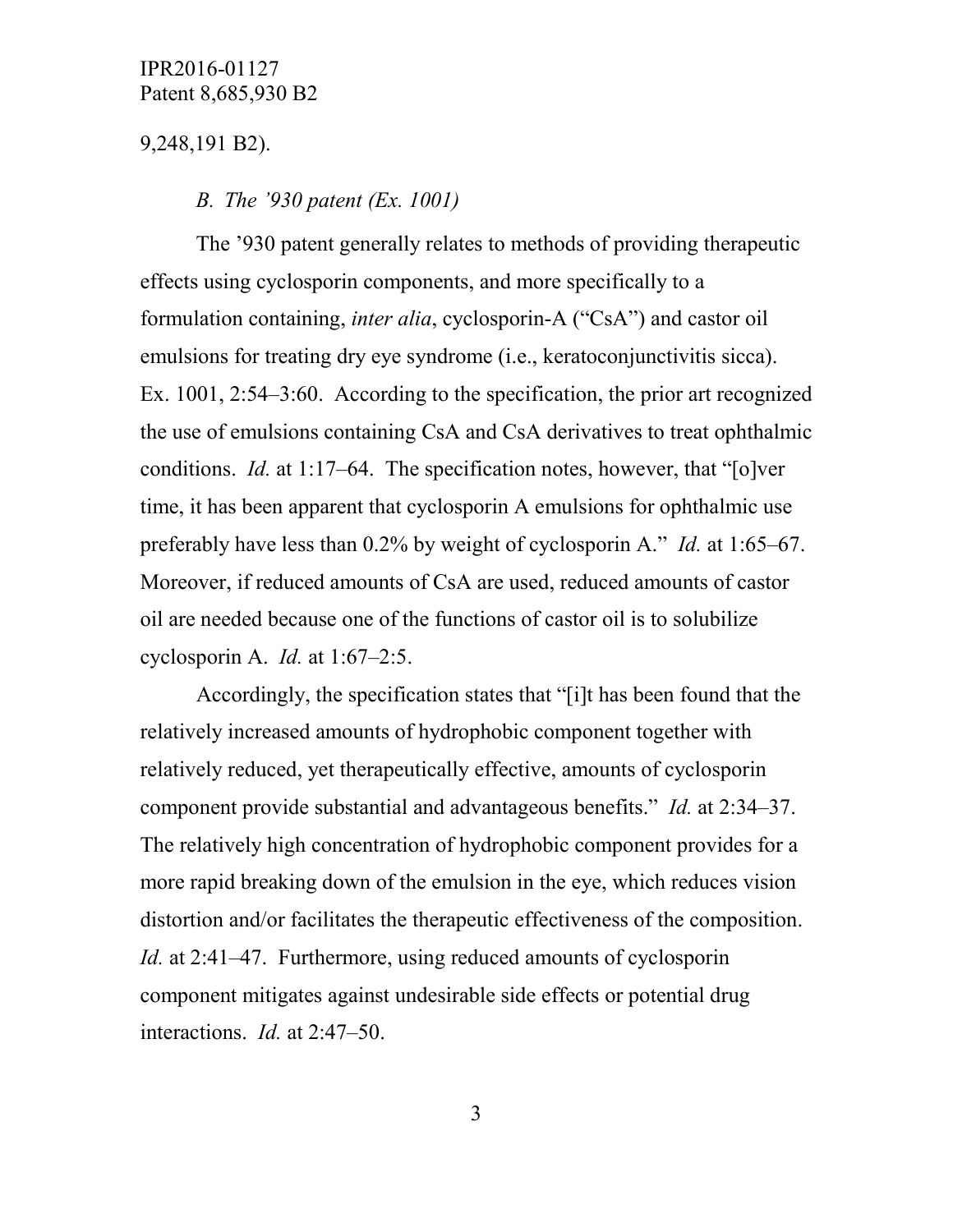The patent identifies two particular compositions that were selected for further testing, as shown below:

|                                                | Composition I<br>$wt$ % | Composition II<br>wt % |  |
|------------------------------------------------|-------------------------|------------------------|--|
| Cyclosporin A                                  | 0.1                     | 0.05                   |  |
| Castor Oil                                     | 1.25                    | 1.25                   |  |
| Polysorbate 80                                 | 1.00                    | 1.00                   |  |
| Premulen ®                                     | 0.05                    | 0.05                   |  |
| Glycerine                                      | 2.20                    | 2.20                   |  |
| Sodium hydroxide                               | qs                      | qs                     |  |
| Purified Water                                 | qs                      | qs                     |  |
| рH                                             | $7.2 - 7.6$             | $7.2 - 7.6$            |  |
| Weight Ratio of Cyclosporin<br>A to Castor Oil | 0.08                    | 0.04                   |  |

*Id.* at 13:45–60. Based on the results of a Phase III clinical study, the specification concludes that "Composition II . . . provides overall efficacy in treating dry eye disease substantially equal to that of Composition I." *Id.* at 13:63–67. The patent indicates that "[t]his is surprising for a number of reasons." *Id.* at 14:1. According to the specification, a reduced concentration of CsA in Composition II would have been expected to result in reduced overall efficacy in treating dry eye disease. *Id.* at 14:1–4. Moreover, although the large amount of castor oil relative to the amount of CsA in Composition II might have been expected to cause increased eye irritation, it was found to be substantially non-irritating in use. *Id.* at 14:4–9. Accordingly, the specification states that physicians can prescribe Composition II "to more patients and/or with fewer restrictions and/or with reduced risk of the occurrence of adverse events, e.g., side effects, drug interactions and the like, relative to providing Composition I." *Id.* at 14:31– 35.

4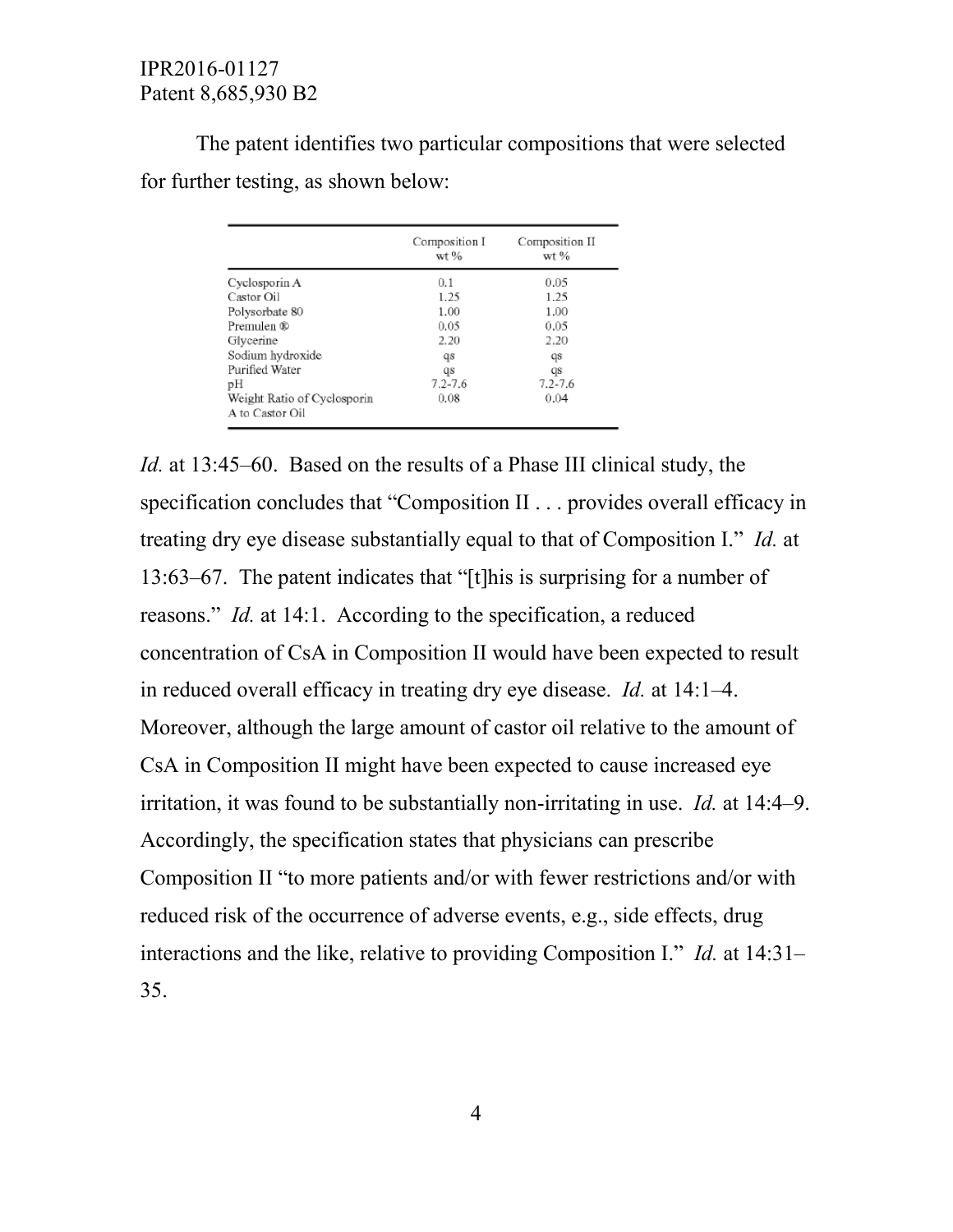*C. Illustrative Claims*

Petitioner challenges claims 1–36 of the '930 patent. Independent claims 1, 13, and 25 are illustrative of the challenged claims, and are reproduced below:

1. A topical ophthalmic emulsion for treating an eye of a human having keratoconjunctivitis sicca,

wherein the topical ophthalmic emulsion comprises cyclosporin A in an amount of about 0.05% by weight, polysorbate 80, acrylate/C10-30 alkyl acrylate cross-polymer, water, and castor oil in an amount of about 1.25% by weight; and

wherein the topical ophthalmic emulsion is therapeutically effective in treating keratoconjunctivitis sicca.

13. A topical ophthalmic emulsion for treating an eye of a human having dry eye,

wherein the topical ophthalmic emulsion comprises cyclosporin A in an amount of about 0.05% by weight, polysorbate 80, acrylate/C10-30 alkyl acrylate cross-polymer, water, and castor oil in an amount of about 1.25% by weight; and

wherein the topical ophthalmic emulsion is therapeutically effective in treating dry eye.

25. A topical ophthalmic emulsion for increasing tear production in an eye of a human having keratoconjunctivitis sicca,

wherein the topical ophthalmic emulsion comprises cyclosporin A in an amount of about 0.05% by weight, polysorbate 80, acrylate/C10-30 alkyl acrylate cross-polymer, water, and castor oil in an amount of about 1.25% by weight; and

wherein the topical ophthalmic emulsion is therapeutically effective in increasing tear production in the eye of the human having keratoconjunctivitis sicca.

Ex. 1001, 14:41–48, 15:14–21, 16:4–13.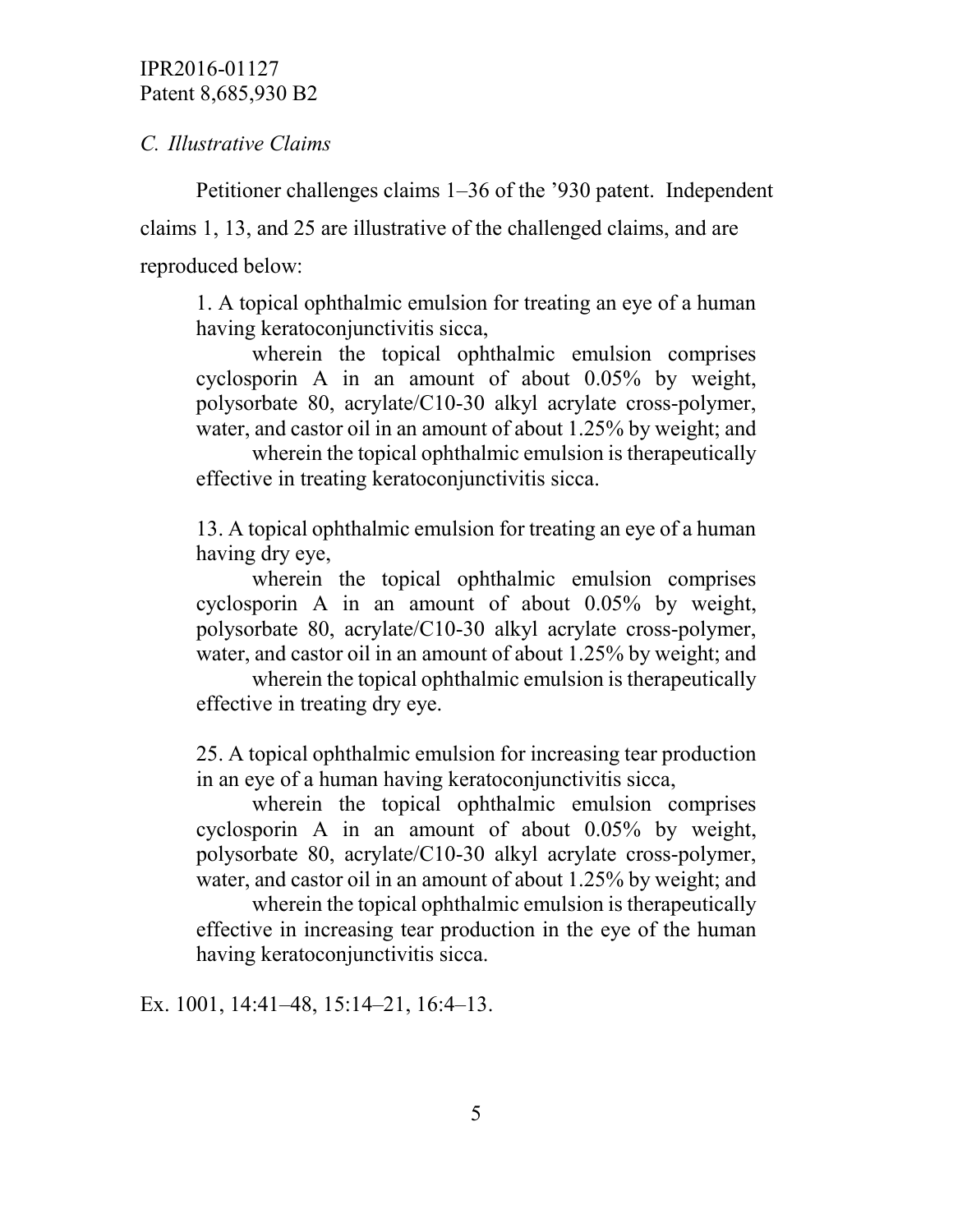Claims 2–12 depend from claim 1, either directly or indirectly.

Claims 14–24 depend from claim 13, either directly or indirectly. Claims 26–36 depend from claim 25, either directly or indirectly.

### *D. The Asserted Grounds*

 $\overline{a}$ 

Petitioner challenges claims 1−36 of the '930 patent on the following grounds. Pet. 12.

| Ground | Reference[s]                                    | <b>Basis</b>  | <b>Claims challenged</b> |
|--------|-------------------------------------------------|---------------|--------------------------|
|        | Ding '979 <sup>1</sup>                          | § 102         | $1 - 36$                 |
|        | Ding '979 and Sall <sup>2</sup>                 | $$103$   1-36 |                          |
|        | Ding '979, Sall, and<br>Acheampong <sup>3</sup> | $§$ 103       | 11, 23, and 35           |

Petitioner further relies on the declaration of Dr. Mansoor Amiji (Ex. 1002).

<span id="page-5-0"></span><sup>1</sup> Ding et al., U.S. Patent No. 5,474,979, issued December 12, 1995 (Ex. 1006, "Ding '979").

<span id="page-5-2"></span><span id="page-5-1"></span><sup>2</sup> Kenneth Sall et al., *Two Multicenter, Randomized Studies of the Efficacy and Safety of Cyclosporine Ophthalmic Emulsion in Moderate to Severe Dry Eye Disease*, 107 OPHTHALMOLOGY 631−639 (2000) (Ex. 1007, "Sall"). <sup>3</sup> Andrew Acheampong et al., *Cyclosporine Distribution Into The Conjunctiva, Cornea, Lacrimal Gland, And Systemic Blood Following Topical Dosing Of Cyclosporine To Rabbit, Dog, And Human Eyes*, *in* LACRIMAL GLAND, TEAR FILM, AND DRY EYE SYNDROMES 2, BASIC SCIENCE AND CLINICAL RELEVANCE, 1001−1004 (1998) (Ex. 1008, "Acheampong").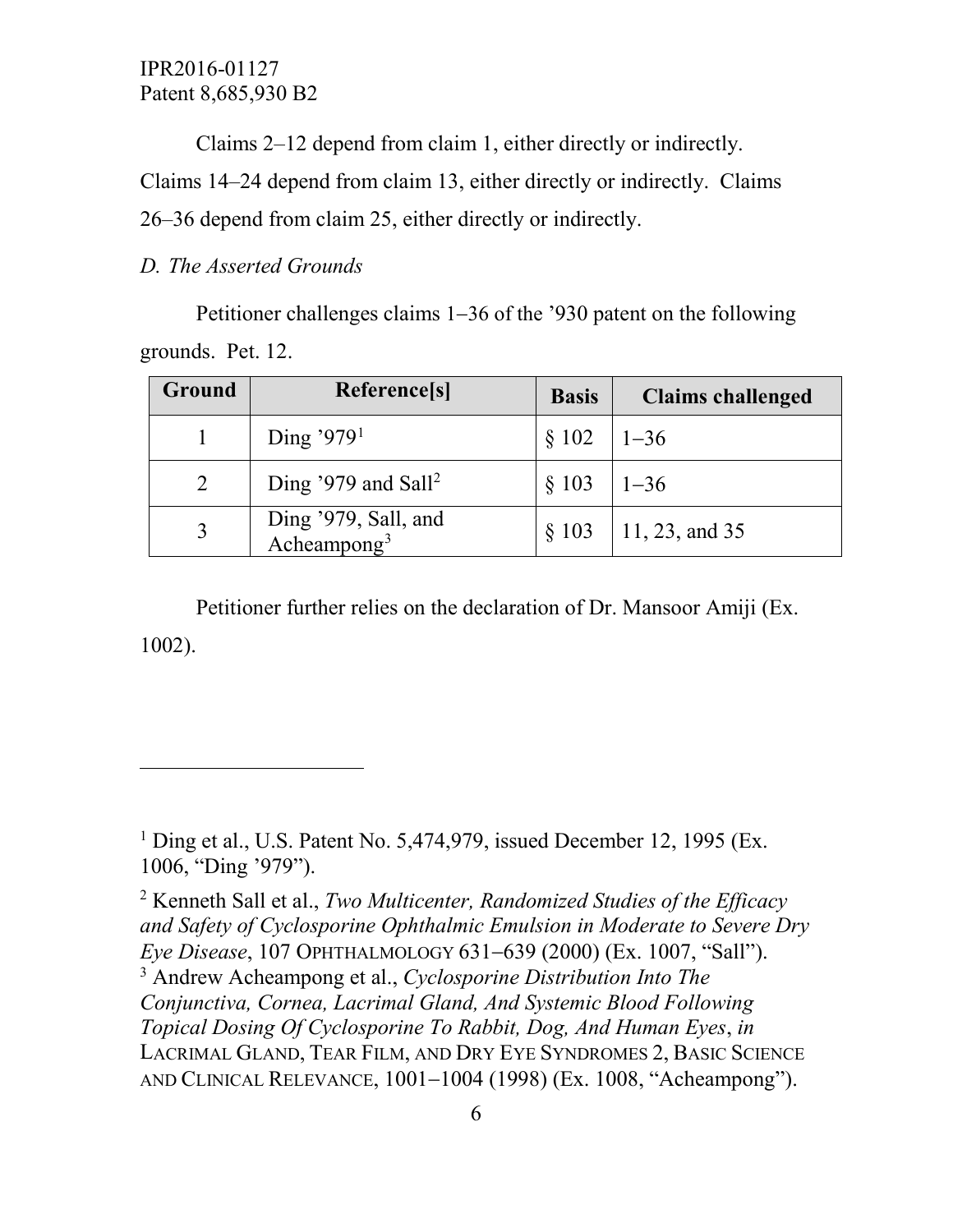### II. ANALYSIS

#### *A. Claim Interpretation*

We interpret claims using the "broadest reasonable construction in light of the specification of the patent in which [they] appear[]." 37 C.F.R. § 42.100(b); *Cuozzo Speed Techs. LLC v. Lee,* 136 S. Ct. 2131, 2144–46 (2016). Under the broadest reasonable construction standard, claim terms are generally given their "ordinary and customary meaning," as would be understood by one of ordinary skill in the art at the time of the invention. *In re Translogic Tech., Inc*., 504 F.3d 1249, 1257 (Fed. Cir. 2007) (quoting *Phillips v. AWH Corp*, 415 F.3d 1303, 1312 (Fed. Cir. 2006)). "Absent claim language carrying a narrow meaning, the PTO should only limit the claim based on the specification . . . when [it] expressly disclaim[s] the broader definition." *In re Bigio*, 381 F.3d 1320, 1325 (Fed. Cir. 2004) (citation omitted). "Although an inventor is indeed free to define the specific terms used to describe his or her invention, this must be done with reasonable clarity, deliberateness, and precision." *In re Paulsen*, 30 F.3d 1475, 1480 (Fed. Cir. 1994).

# *1. "therapeutically effective"*

Claims 1–36 recite a composition for "therapeutically effective in treating keratoconjunctivitis sicca" or "therapeutically effective in increasing tear production in the eye of the human having keratoconjunctivitis sicca." Petitioner asserts that because the plain meaning of the word "therapeutic" includes palliative as well as curative treatments, the broadest reasonable interpretation of the terms includes "an emulsion that is effective in increasing tear production is an example of an emulsion therapeutically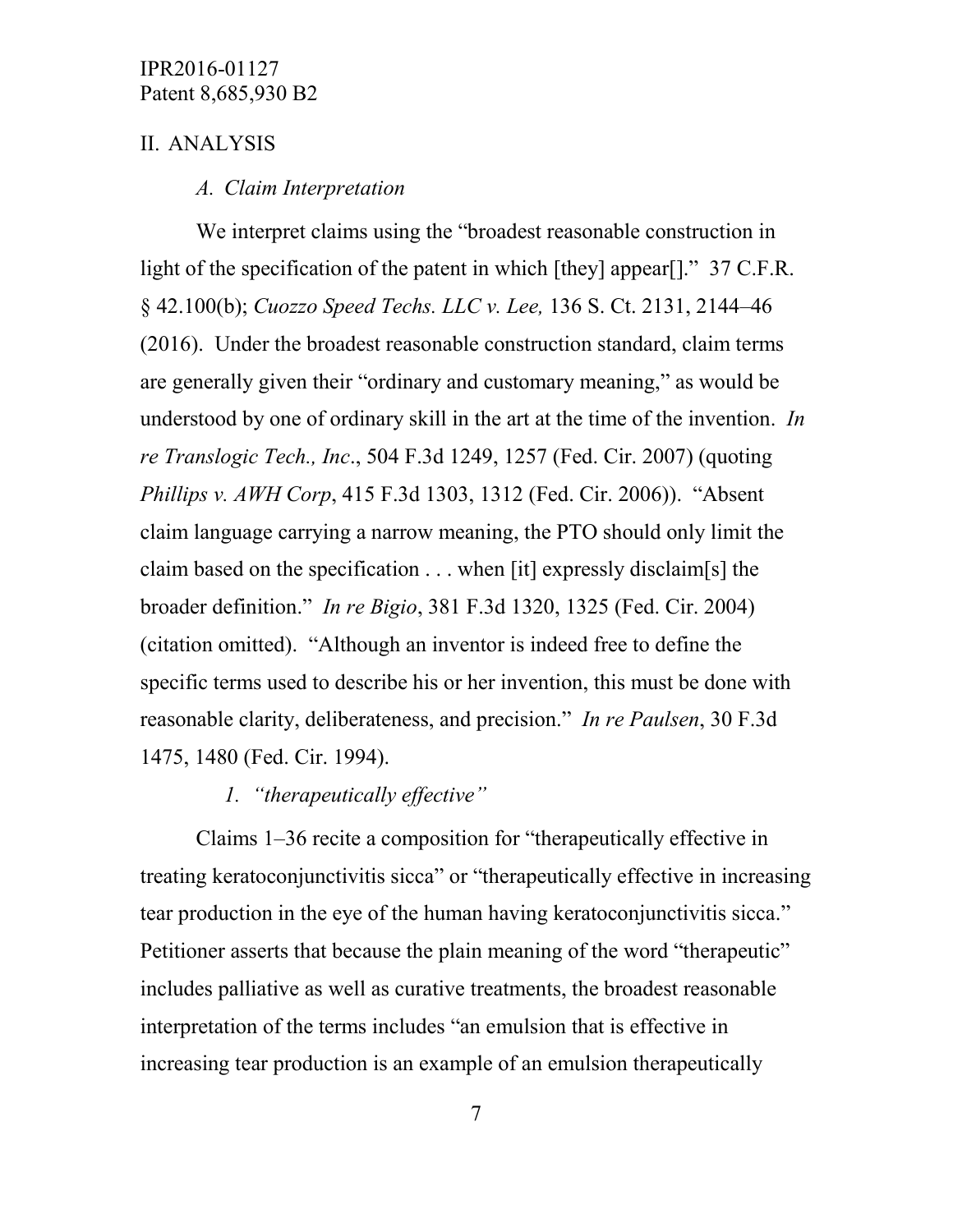effective in treating dry eye disease/KCS palliative and curative treatments. Pet. 14–15 (citing Ex. 1002 ¶¶ 41–44; Ex. 1022, 3, 7).

Patent Owner argues that Petitioner's proposed construction is too broad, and that the claims should be construed to require that "the emulsion treat the underlying disease," and not just its symptoms. Prelim. Resp. 21– 23. Patent Owner argues that its construction is supported by a dictionary definition of "therapeutic," defined as "[r]elating to therapeutics or to the treatment, remediating, or curing of a disease or disorder." *Id.* (citing Exs. 2005, 2006). Patent Owner contrasts this definition of "therapeutic" with the definition of "palliative," defined as "reducing the severity of: denoting the alleviation of symptoms without curing the underlying disease," thereby suggesting that the phrase "therapeutically effective" would not include palliative effects. *Id.* at 22 n.2 (citing Ex. 2007). We disagree. The definition of "therapeutic" provided by the Patent Owner is not limited to a cure of a disease or disorder, but also includes either treatment or remediating of a disease or disorder. We thus conclude, on the current record, that the ordinary meaning of the phrase "therapeutically effective" is not so limited as to exclude palliative effects.

Patent Owner further argues that the Specification supports its construction because "the '930 patent specification does not use the word 'therapeutic' to refer to the activity of the other components of the emulsion, including castor oil." Prelim. Resp. 22. We disagree. Contrary to Patent Owner's assertion, the specification does refer to the "therapeutic effects" of castor oil: "it is believed that castor oil includes a relatively high concentration of ricinoleic acid which itself may be useful in benefitting ocular tissue and/or in providing one or more *therapeutic effects* when

8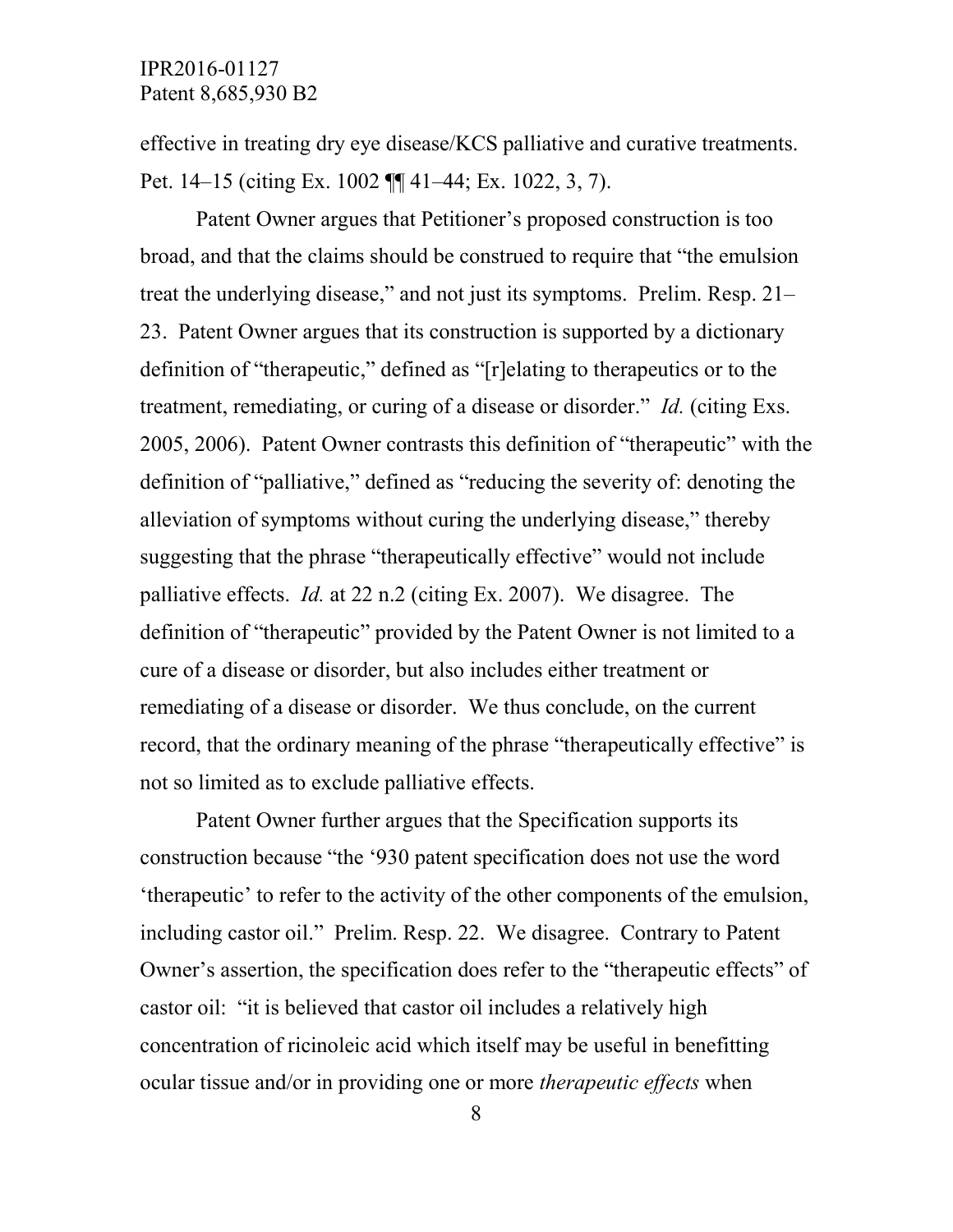administered to an eye." Ex. 1001, 9:9–14 (emphasis added). Thus, notwithstanding Patent Owner's extrinsic evidence it offers in support of its more-limited construction (Prelim. Resp. 21–23), we decline to construe the claims in a manner inconsistent with the specification.

Accordingly, at this stage of the proceeding, we find that "therapeutically effective" and similar terms encompass both palliative and curative treatments of dry eye disease.

#### *2. Remaining Claim Terms*

Petitioner proposes constructions for a number of additional claim terms. At this stage of the proceeding, we determine that no explicit construction of any other claim term is necessary to determine whether to institute a trial in this case. we determine it is unnecessary to expressly construe any other claim terms for purposes of this Decision. *See Wellman, Inc. v. Eastman Chem. Co.*, 642 F.3d 1355, 1361 (Fed. Cir. 2011) ("[C]laim terms need only be construed 'to the extent necessary to resolve the controversy.'" (quoting *Vivid Techs., Inc. v. Am. Sci. & Eng'g, Inc*., 200 F.3d 795, 803 (Fed. Cir. 1999))).

#### *B. Principles of Law*

An *inter partes* review may be instituted only if "the information presented in the [Petition and Preliminary Response, if filed,] shows that there is a reasonable likelihood that the petitioner would prevail with respect to at least 1 of the claims challenged in the petition."  $35 \text{ U.S.C.}$   $\S 314(a)$ . To prevail in its challenges to the patentability of the claims, a petitioner must establish facts supporting its challenges by a preponderance of the evidence. 35 U.S.C. § 316(e); 37 C.F.R. § 42.1(d).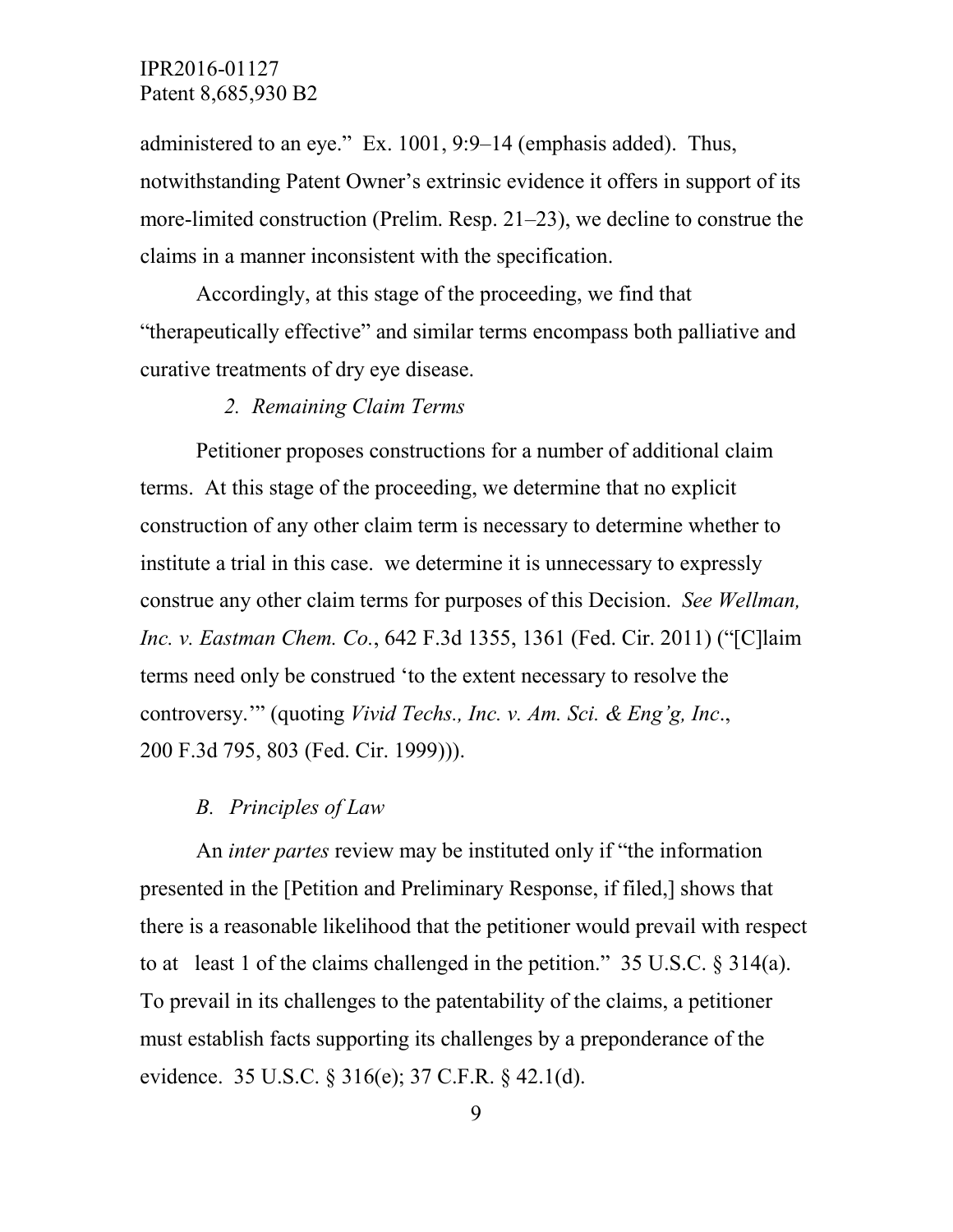We analyze the proposed grounds of unpatentability in accordance with the following stated principles.

# *1. Law of Anticipation*

The Court of Appeals for the Federal Circuit summarized the analytical framework for determining whether prior art anticipates a claim as follows:

If the claimed invention was "described in a printed publication" either before the date of invention, 35 U.S.C. § 102(a), or more than one year before the U.S. patent application was filed, 35 U.S.C. § 102(b), then that prior art anticipates the patent. Although § 102 refers to "the invention" generally, the anticipation inquiry proceeds on a claim-by-claim basis. *See Hakim v. Cannon Avent Group, PLC*, 479 F.3d 1313, 1319 (Fed. Cir. 2007). To anticipate a claim, a single prior art reference must expressly or inherently disclose each claim limitation. *Celeritas Techs., Ltd. v. Rockwell Int'l Corp.*, 150 F.3d 1354, 1361 (Fed. Cir. 1998). But disclosure of each element is not quite enough—this court has long held that "[a]nticipation requires the presence in a single prior art disclosure of all elements of a claimed invention *arranged as in the claim*." *Connell v. Sears, Roebuck & Co.*, 722 F.2d 1542, 1548 (Fed. Cir. 1983) (citing *Soundscriber Corp. v. United States*, 175 Ct. Cl. 644, 360 F.2d 954, 960 (1966) (emphasis added)).

*Finisar Corp. v. DirecTV Grp., Inc.*, 523 F.3d 1323, 1334–35 (Fed. Cir.

2008). We must analyze prior art references as a skilled artisan would. *See Scripps Clinic & Research Found. v. Genentech, Inc.*, 927 F.2d 1565, 1576 (Fed. Cir. 1991) (to anticipate, "[t]here must be no difference between the claimed invention and the reference disclosure, as viewed by a person of ordinary skill in the field of the invention").

When a patent claims a range, that range is anticipated by a prior art reference if the reference discloses a point within the broader range.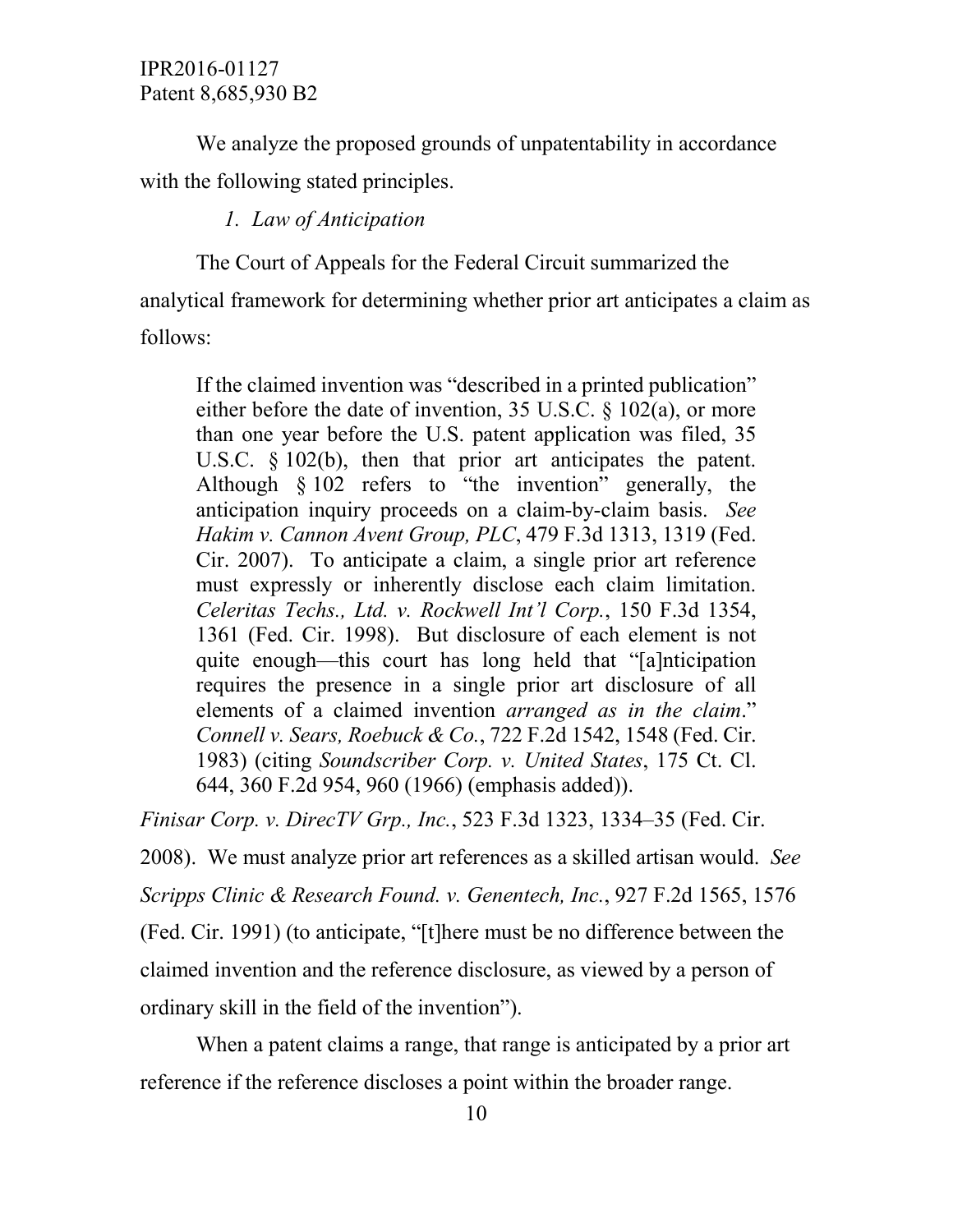*Titanium Metals Corp. v. Banner*, 778 F.2d 775, 782 (Fed. Cir. 1985). If the prior art discloses its own range, rather than a specific point, then the prior art is anticipatory insofar as it describes the claimed range with sufficient specificity. *See ClearValue, Inc. v. Pearl River Polymers, Inc.*, 668 F.3d 1340, 1345 (Fed. Cir. 2012); *Atofina v. Great Lakes Chem. Corp.*, 441 F.3d 991, 999 (Fed. Cir. 2006).

### *2. Law of Obviousness*

A patent may not be obtained if the differences between the subject matter sought to be patented and the prior art are such that the subject matter as a whole would have been obvious at the time the invention was made to a person having ordinary skill in the art to which the subject matter pertains. 35 U.S.C. § 103(a). The legal question of obviousness is resolved on the basis of underlying factual determinations, including: (1) the scope and content of the prior art; (2) any differences between the claimed subject matter and the prior art; (3) the level of skill in the art; and (4) objective evidence of nonobviousness, i.e., secondary considerations. *See Graham v. John Deere Co.*, 383 U.S. 1, 17–18 (1966).

In *KSR International Co. v. Teleflex Inc.*, the Supreme Court stated that an invention may be found obvious if trying a course of conduct would have been obvious to a person having ordinary skill:

When there is a design need or market pressure to solve a problem and there are a finite number of identified, predictable solutions, a person of ordinary skill has good reason to pursue the known options within his or her technical grasp. If this leads to the anticipated success, it is likely the product not of innovation but of ordinary skill and common sense. In that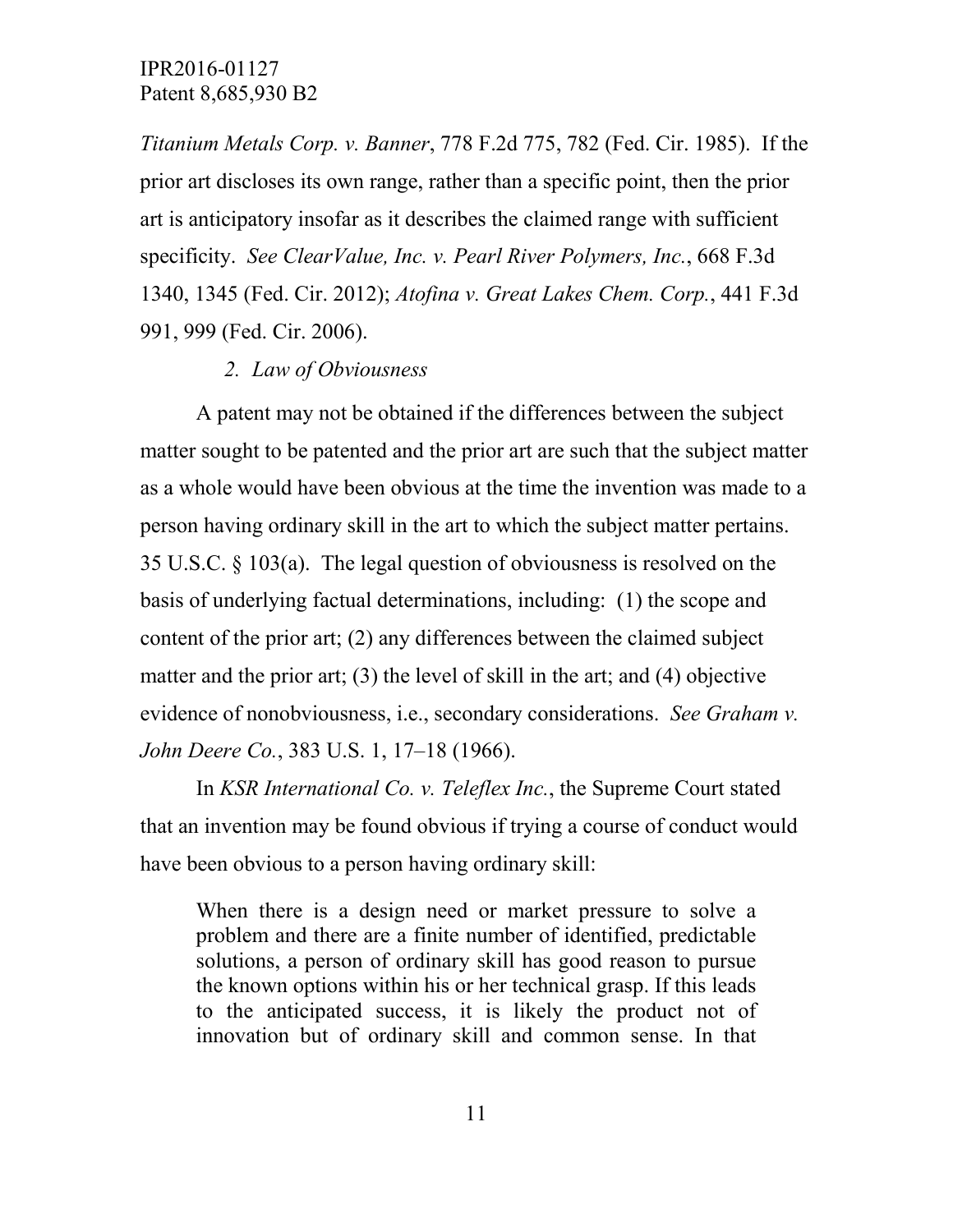instance the fact that a combination was obvious to try might show that it was obvious under § 103.

550 U.S. 398, 421 (2007). "*KSR* affirmed the logical inverse of this statement by stating that § 103 bars patentability unless 'the improvement is more than the predictable use of prior art elements according to their established functions.'" *In re Kubin*, 561 F.3d 1351, 1359−1360 (Fed. Cir. 2009) (citing *KSR*, 550 U.S. at 417).

The factual inquiries for an obviousness determination also include secondary considerations based on evaluation and crediting of objective evidence of nonobviousness. *Graham v. John Deere Co*., 383 U.S. at 17−18. Notwithstanding what the teachings of the prior art would have suggested to one with ordinary skill in the art at the time of the invention, the totality of the evidence submitted, including objective evidence of nonobviousness, may lead to a conclusion that the claimed invention would not have been obvious to one with ordinary skill in the art*. In re Piasecki*, 745 F.2d 1468, 1471–72 (Fed. Cir. 1984).

Such a conclusion, however, requires the finding of a nexus to establish that the evidence relied upon traces its basis to something novel in the claim and not to something in the prior art. *Institut Pasteur & Universite Pierre et Marie Curie v. Focarino*, 738 F.3d 1337, 1347 (Fed. Cir. 2013). Generally, objective evidence of nonobviousness must be shown to have a nexus. *In re GPAC Inc*., 57 F.3d 1573, 1580 (Fed. Cir. 1995) (nexus generally); *In re Kao*, 639 F.3d 1057, 1069 (Fed. Cir. 2011) (unexpected results); *In re Huang*, 100 F.3d 135, 140 (Fed. Cir. 1996) (commercial success); *Rambus Inc. v. Rea*, 731 F.3d 1248, 1256 (Fed. Cir. 2013) (longfelt need).

12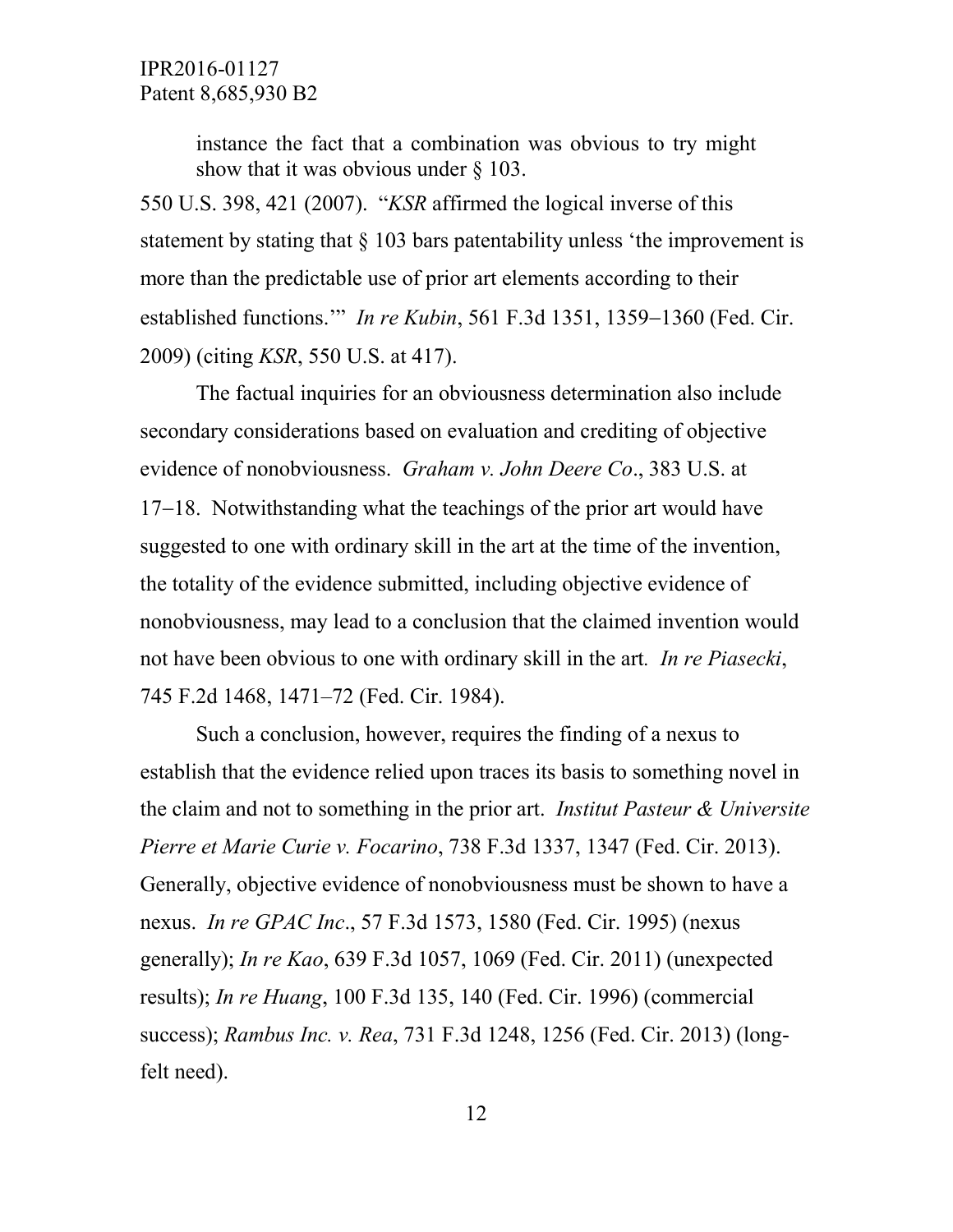Objective evidence of nonobviousness also must be reasonably commensurate in scope with the claim. *Kao*, 639 F.3d at 1068. This does not mean that the proffered evidence must reach every embodiment within the scope of the claim, so long as there is an "adequate basis to support the conclusion that other embodiments falling within the claim will behave in the same manner." *Id.*

### *C. Content of the Prior Art*

Petitioner relies upon the following prior art in its challenges.

*1. Ding '979 (Ex. 1006)* 

Ding '979, assigned to Patent Owner, relates to ophthalmic emulsions including cyclosporin, castor oil, and polysorbate 80 that have a high comfort level and low irritation potential. Ex. 1006, cover, 1:4–9. Ding '979 explains that cyclosporins have "known immunosuppressant activity" and have been found "effective in treating immune medicated keratoconjunctivitis sicca (KCS or dry eye disease) in a patient suffering therefrom." *Id.* at 1:10–16. Although the solubility of cyclosporins in water is extremely low, cyclosporins have some solubility in oily preparations containing higher fatty acid glycerides such as castor oil. *Id.* at 1:40–41, 2:39–42. Ding '979 notes, however, that formulations with a high concentration of oils have several drawbacks, including exacerbation of the symptoms of dry eyes and low thermodynamic activity of cyclosporin, which leads to poorer drug bioavailability. *Id.* at 2:42–57. Accordingly, Ding '979 "is directed to an emulsion system which utilizes higher fatty acid glycerides but in combination with polysorbate 80 which results in an emulsion with a high comfort level and low irritation potential suitable for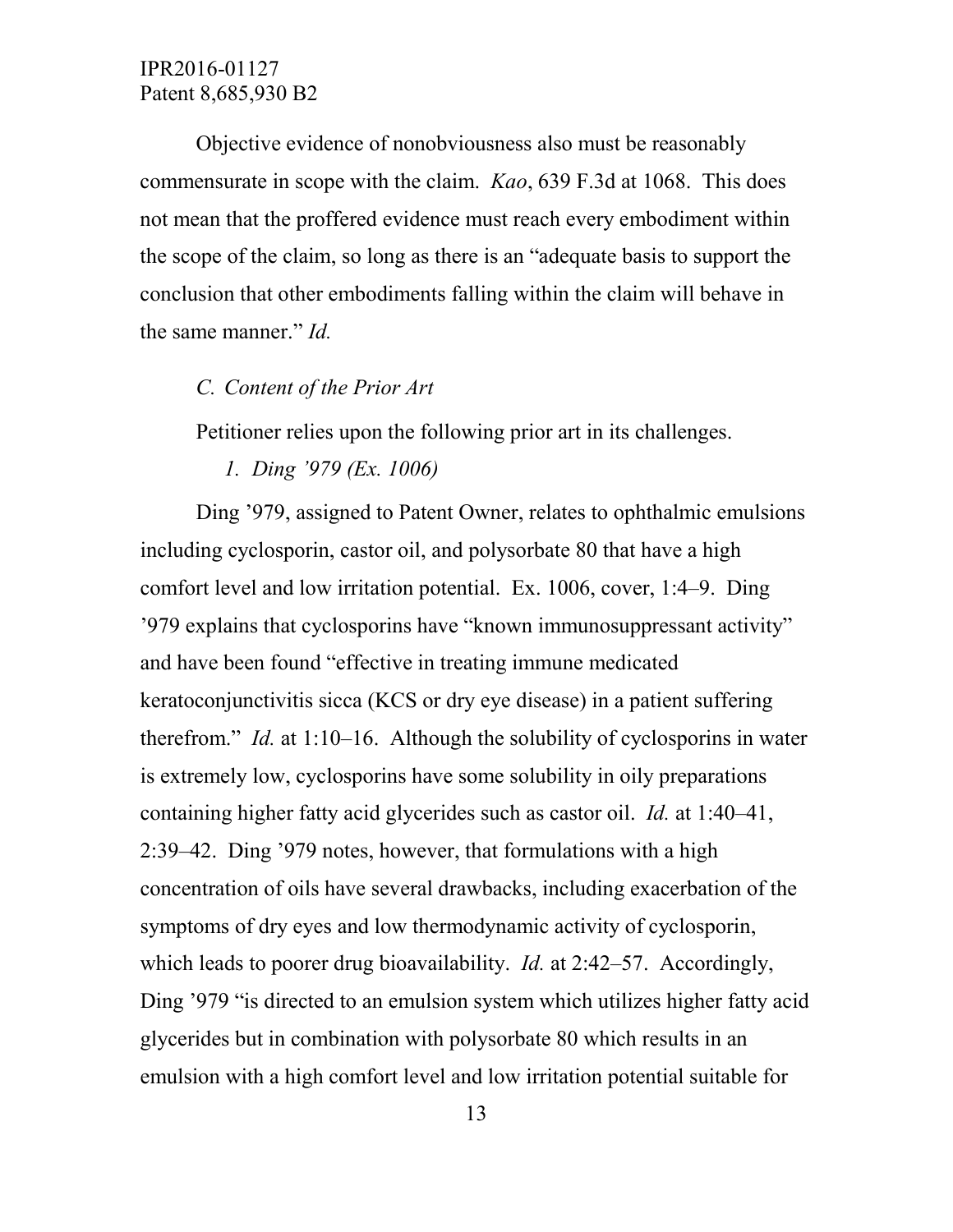delivery of medications to sensitive areas such as ocular tissues." *Id.* at  $2:65-3:3$ .

Ding '979 discloses that the preferable weight ratio of CsA to castor oil is below 0.16, and more preferably between 0.12 and 0.02. *Id.* at 3:15– 20. Specifically, Ding '979 discloses several compositions as Example 1, shown below:

|                | Example 1   |             |             |             |             |  |  |
|----------------|-------------|-------------|-------------|-------------|-------------|--|--|
|                | A           | в           | C           | D           | Е           |  |  |
| Cyclosporin A  | 0.40%       | 0.20%       | 0.20%       | 0.10%       | 0.05%       |  |  |
| Castor oil     | 5.00%       | 5.00%       | 2.50%       | 1.25%       | 0.625%      |  |  |
| Polysorbate 80 | 1.00%       | 1.00%       | 1.00%       | 1.00%       | 1.00%       |  |  |
| Pemulen ®      | 0.05%       | 0.05%       | 0.05%       | 0.05%       | 0.05%       |  |  |
| Glycerine      | 2.20%       | 2.20%       | 2.20%       | 2.20%       | 2.20%       |  |  |
| NaOH           | qs          | qs          | qs          | qs          | qs          |  |  |
| Purified water | qs          | qs          | qs          | qs          | qs          |  |  |
| pН             | $7.2 - 7.6$ | $7.2 - 7.6$ | $7.2 - 7.6$ | $7.2 - 7.6$ | $7.2 - 7.6$ |  |  |

Ex. 1006, 4:32–43. Example 1 identifies compositions A through E, which contain varying amounts of CsA, castor oil, polysorbate 80, Pemulen® (an acrylate/C10-30 alkyl acrylate cross-polymer) (*id.* at 4:1–5), glycerine, sodium hydroxide, and purified water at a pH range of 7.2–7.6. *Id.* at 4:32– 43. According to Ding '979, the formulations of Example 1 was "made for treatment of keratoconjunctivitis sicca (dry eye) syndrome." *Id.* at 5:10–12.

*2. Sall (Ex. 1007)*

Sall describes the results of two identical clinical trials—supported by a grant from Patent Owner—in which patients were treated twice daily with either CsA 0.05% or 0.1% ophthalmic emulsions or vehicle for six months. Ex. 1007, Abstract, 631. The study sought to compare the efficacy and safety of CsA 0.05% and 0.1% to vehicle in patients with moderate to severe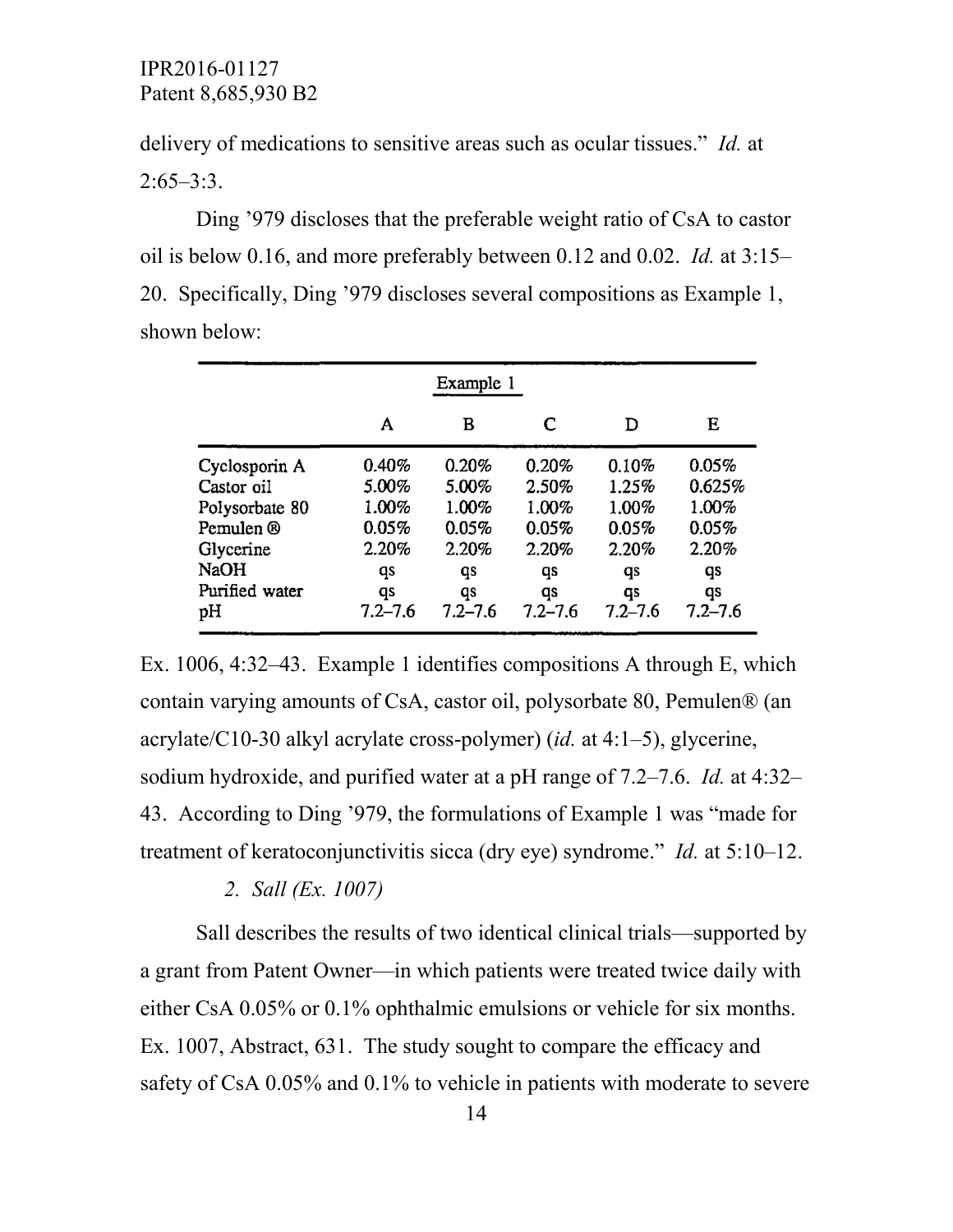dry eye disease. *Id.* Sall found that "topical treatment with either CsA 0.05% or 0.1% resulted in significantly greater improvements than vehicle treatment in two objective signs of dry eye disease." *Id.* at 637. Sall also found that treatment with CsA 0.05% resulted in significantly greater improvements in several subjective parameters. *Id.* Sall also found that trough blood concentrations of CsA were undetectable in all samples of CsA 0.05%, whereas CsA was quantifiable in only six samples for six different patients in the CsA 0.1% group. *Id.*

Sall discloses that "[b]oth the CsA emulsions and vehicle were sterile, nonpreserved castor oil in water emulsions whose precise formulation is proprietary." *Id.* at 632.

Sall notes that the only treatments available for dry eye disease are palliative in nature. *Id.* at 638. In light of the results of the study, Sall states that it "represents the first therapeutic treatment specifically for dry eye disease and a significant breakthrough in the management of this common and frustrating condition." *Id.*

### *3. Acheampong (Ex. 1008)*

Acheampong describes a study by Patent Owner as part of its evaluation of the clinical efficacy of 0.05%–0.4% cyclosporin emulsion for the treatment of immuno-inflammatory eye diseases such as dry eye syndrome. Ex. 1008, 1001. Acheampong describes the results of its research to determine the ocular tissue distribution of cyclosporin in rabbits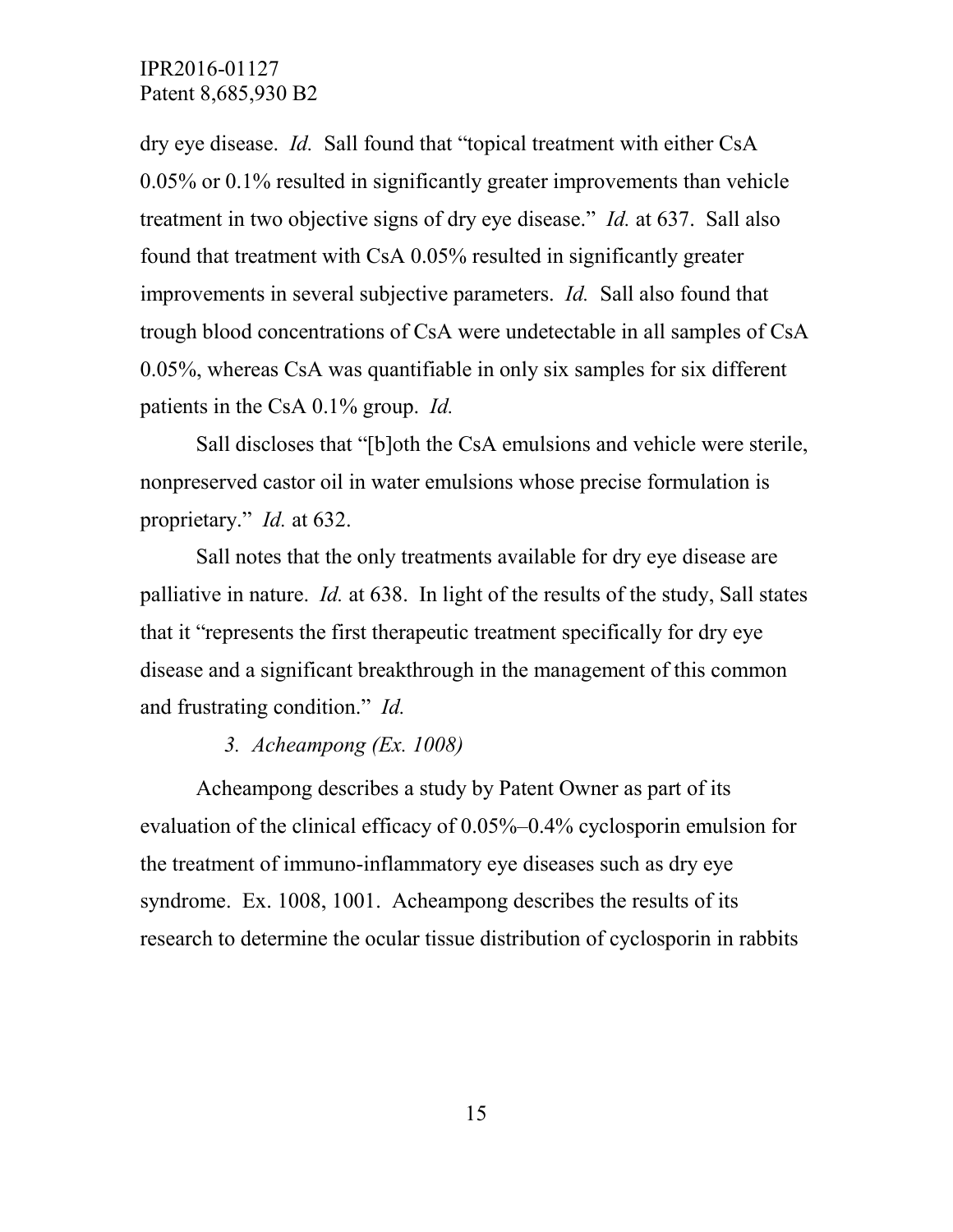and dogs, and to compare tissue concentrations in rabbits, dogs, and humans after topical administration. *Id.*

In the study of humans, the subjects with dry eye disease received an eyedrop of vehicle or 0.05%, 0.1%, 0.2%, or 0.4% cyclosporin emulsions twice daily for 12 weeks. *Id.* at 1002. Blood samples were collected from all subjects at morning troughs after 1, 4, and 12 weeks of dosing, and from certain subjects at 1, 2, and 4 hours after the last dose at week 12. *Id.* Acheampong found that the human blood cyclosporin A concentrations were less than 0.2 ng/ml for each emulsion, which is lower than the 20−100 ng/ml blood trough concentration used for monitoring the safety of patients receiving systemic cyclosporin therapy. *Id.* at 6.

#### *D. Asserted Grounds of Unpatentability*

### *1. Anticipation of Claim 1*−*36 Over Ding '979*

Petitioner contends that claims 1−36 of the '930 patent are anticipated by Ding '979. Pet. 20−38. In support of its assertion that Ding '979 teaches each element of the challenged claims, Petitioner sets forth the teachings of Ding '979 discussed above and provides a detailed claim chart explaining how each claim limitation is disclosed in Ding '979. *Id.*

Patent Owner argues that Ding '979 does not disclose the specific composition of the challenged claims having 0.05% by weight CsA, 1.25% by weight castor oil, polysorbate 80, and an acrylate/C10-30 alkyl acrylate polymer. Prelim. Resp. 24. Patent Owner acknowledges that Ding '979 discloses that the weight ratio of cyclosporin to castor oil is below 0.16 and preferably between 0.12 and 0.02, but contends "[t]his [range] is very broad." *Id.* (citing Ex. 1006, 3:15−20).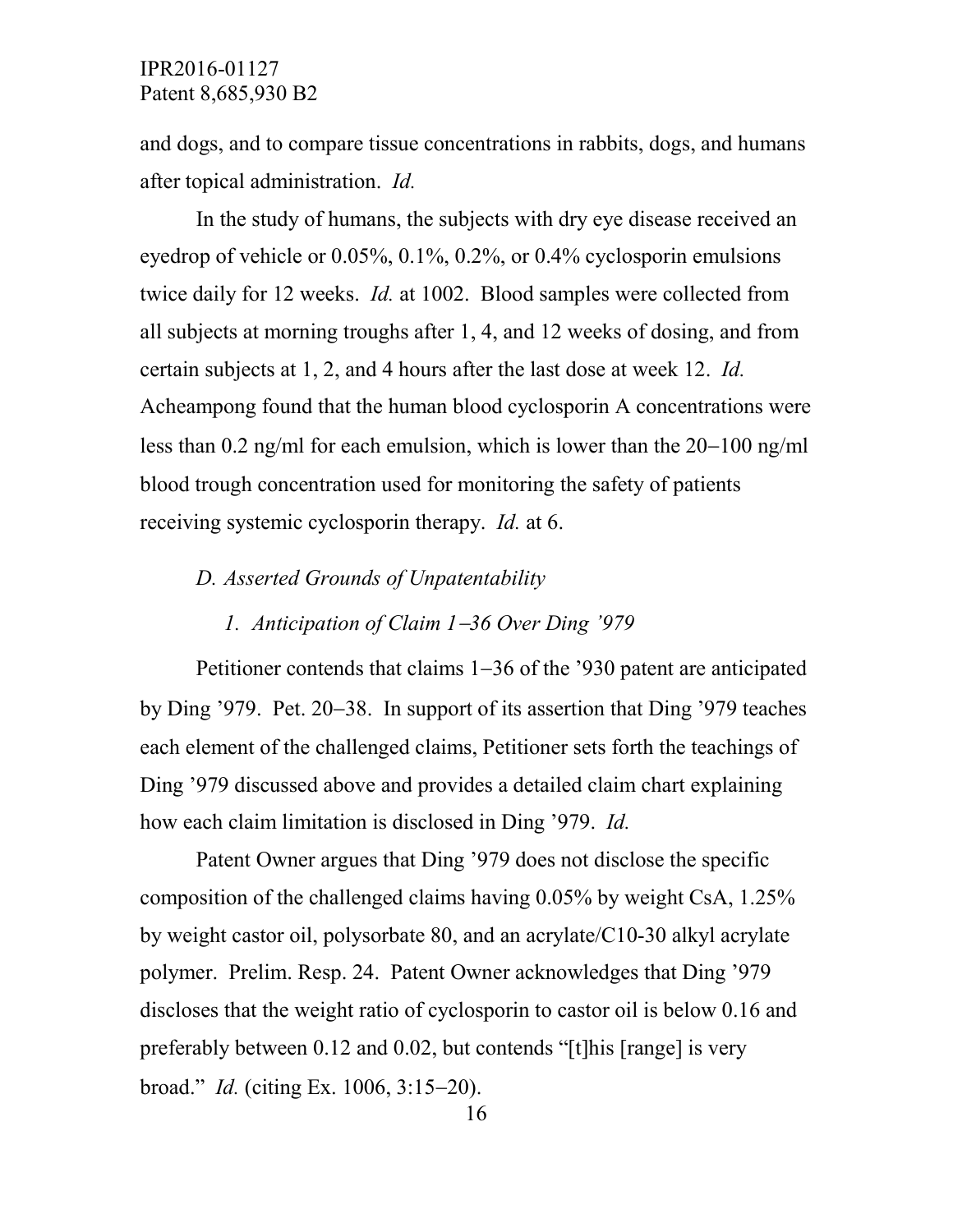Patent Owner further acknowledges that Ding '979 discloses five specific compositions having the following CsA/castor oil ratios: 0.40%/5.00% (Sample A), 0.20%/5.00% (Sample B), 0.20%/2.50% (Sample C), 0.10%/1.25% (Sample D), and 0.05%/0.625% (Sample E). Prelim. Resp. 24–25 (citing Ex. 1006, 4:30−45). Patent Owner contends, however, that Ding '979 fails to disclose a specific composition containing 0.05% cyclosporin/1.25% castor oil. *Id.*

On the current record, there appears to be no dispute between the parties that a composition containing 0.05% cyclosporin/1.25% castor oil yields a weight ratio of cyclosporin to castor oil of 0.04 falling within the range disclosed in Ding '979. *Id.* at 23−29; Pet. 20. Rather, the dispute between the parties appears to be whether Ding '979 describes the claimed amounts with sufficient specificity to anticipate this limitation of the challenged claims.

As stated by the Federal Circuit:

It is well established that the disclosure of a genus in the prior art is not necessarily a disclosure of every species that is a member of that genus. There may be many species encompassed within a genus that are not disclosed by a mere disclosure of the genus. On the other hand, a very small genus can be a disclosure of each species within the genus.

*Atofina*, 441 F.3d at 999 (citation omitted). In reaching our conclusion with regard to anticipation, we must determine whether Ding '979 discloses a broad genus such that different portions of the broad range would work differently. *ClearValue*, 668 F.3d at 1345; *see also Ineos USA LLC v. Berry Plastics Corp*., 783 F.3d 865, 871 (Fed. Cir. 2015) ("Ineos is also correct that when the prior art discloses a range, rather than a point, the court must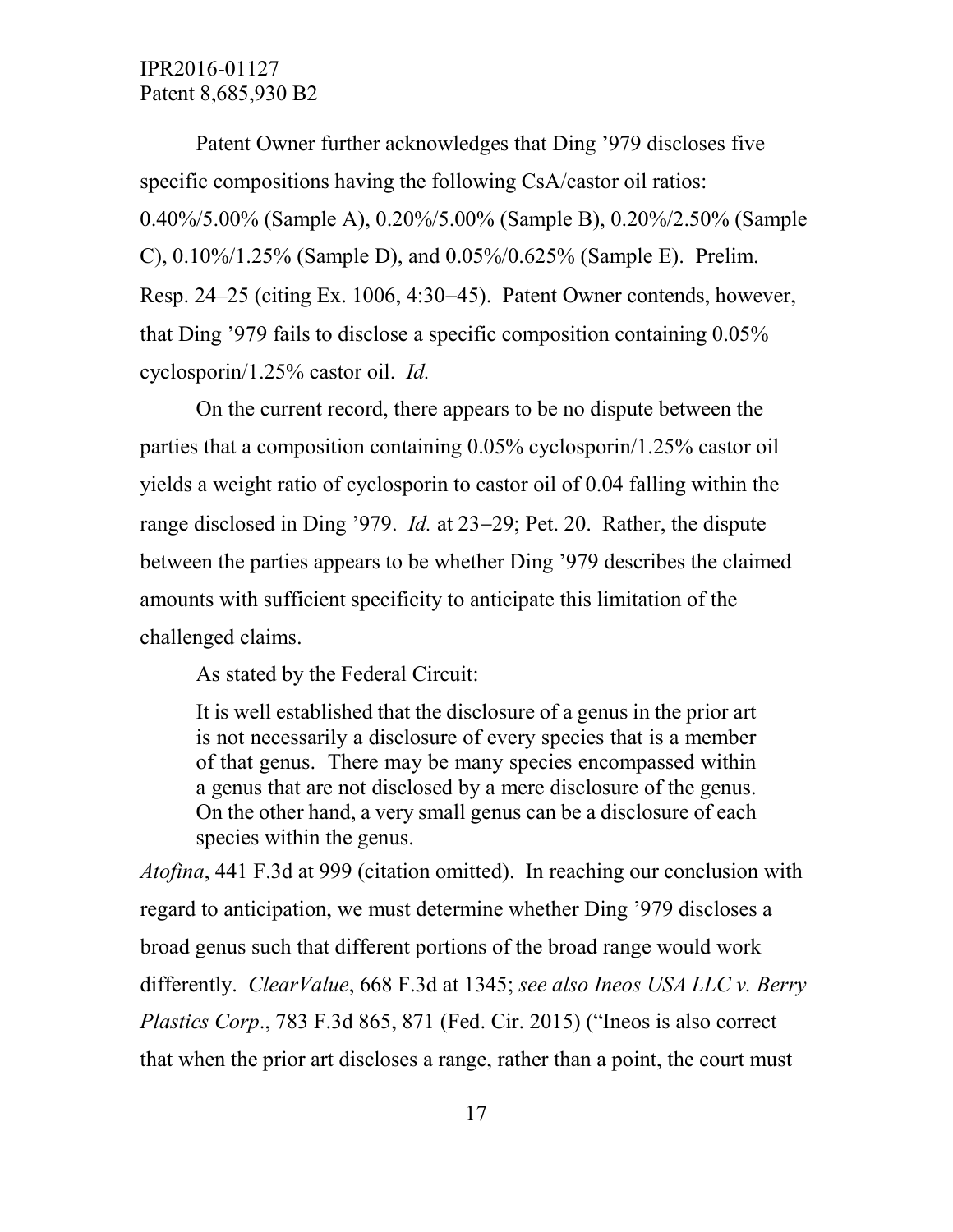$\overline{a}$ 

evaluate whether the patentee has established that the claimed range is critical to the operability of the claimed invention.").

In *Atofina*, the Federal Circuit reversed the district court's finding of anticipation where the claims recited temperature between 330–450 degrees Celsius and the prior art disclosed a "broader temperature range" of 100–500 degrees Celsius. *Atofina*, 441 F.3d at 998–99. The key to the court's conclusion in *Atofina* "was the fact that the evidence showed that a person of ordinary skill in the art would have expected the [method] to operate differently, or not [at] all, outside of the temperature range claimed in the patent-in-suit." *Ineos*, 783 F.3d at 869 (citing *Atofina*, 441 F.3d at 999; *ClearValue*, 668 F.3d at 1345). Here, based on the current record, there is insufficient evidence demonstrating the criticality of the claimed amounts or any difference across the range disclosed in the prior art. [4](#page-17-0) *See ClearValue*, 668 F.3d at 1345 (explaining the importance of establishing the criticality of

<span id="page-17-0"></span><sup>4</sup> To the extent that Patent Owner relies upon the Examiner's conclusion that "the specific combination of 0.05% by weight cyclosporin A with 1.25% castor oil is surprisingly critical for the therapeutic effectiveness in the treatment of dry eye or keratoconjunctivitis sicca," which was based on the same evidence relied upon to assert unexpected results in response to Petitioner's obviousness challenges, we determine at this preliminary stage that it is more appropriate to allow further evidence to be developed during trial regarding any such alleged criticality. Prelim. Resp. 17−19 (citing Ex. 1004, 276–77).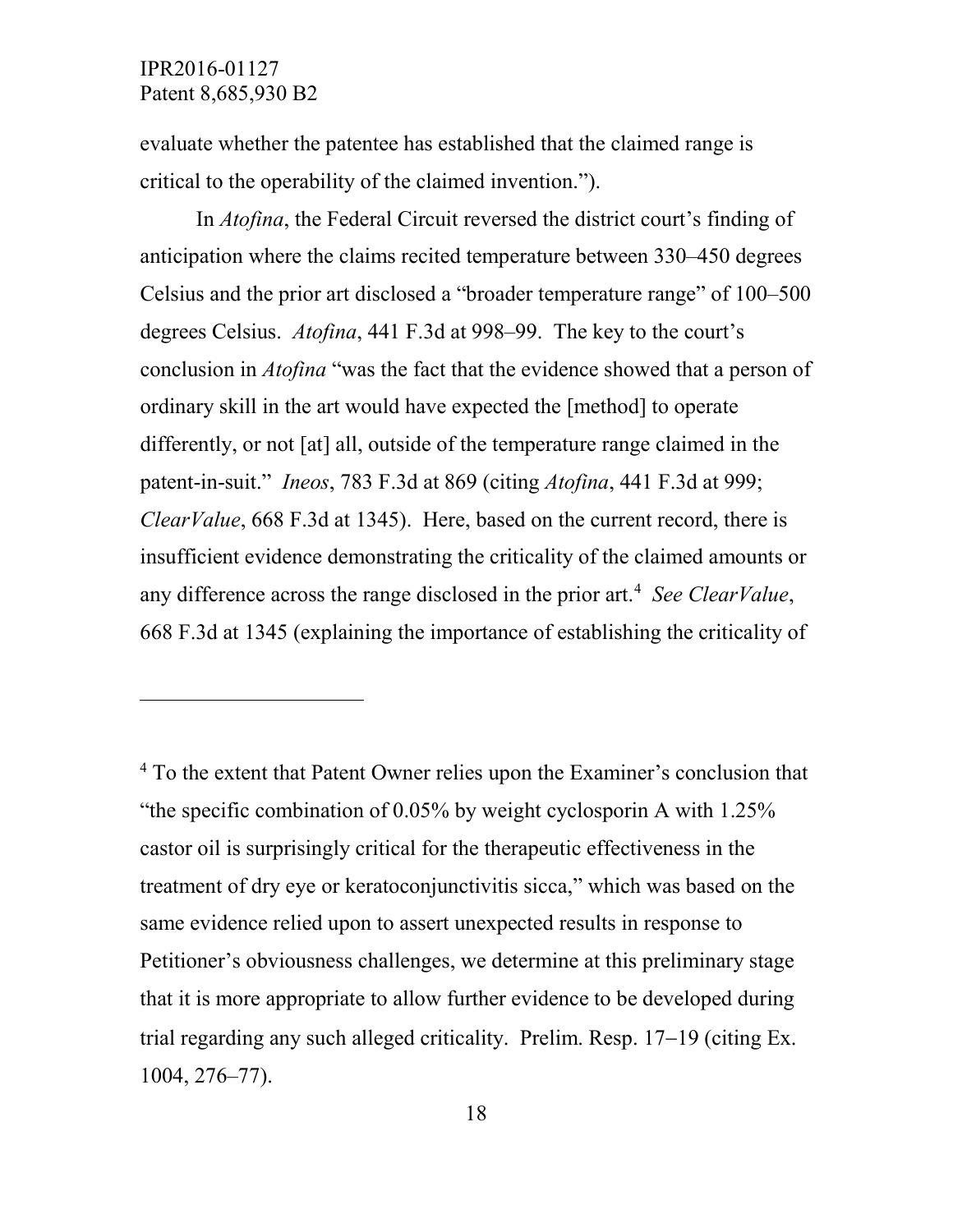a claimed range to the claimed invention in order to avoid anticipation by a prior art reference disclosing a broader range); *see also Ineos*, 783 F.3d at 870 (Fed. Cir. 2015) (finding that patentee failed to establish that certain properties would differ if range from prior art patent was substituted for range of limitation); *OSRAM Sylvania, Inc. v. Am. Induction Techs., Inc*., 701 F.3d 698, 705−06 (Fed. Cir. 2012) (emphasizing that "how one of ordinary skill in the art would understand the relative size of a genus or species in a particular technology is of critical importance").

Accordingly, on the current record, we determine that there is a reasonable likelihood that Petitioner would prevail in demonstrating the unpatentability of claims 1−36 as anticipated by Ding '979.

*2. Obviousness of Claims 1–36 over the Combination of Ding '979 and Sall*

Petitioner contends that claims 1–36 are rendered obvious by the combined teachings of Ding '979 and Sall. Pet. 38–45. Petitioner has included a claim chart for claims 1 and 7–12 specific to this ground. *Id.* at 42–45. The issue before us is whether it would have been obvious to use the particular concentrations of 0.05% CsA and 1.25% castor oil recited in the challenged claims. *Id.* at 38–42.

As noted above, Ding '979 specifically identifies examples that include 0.05% CsA and 1.25% castor oil, albeit not as part of the same composition. Ex. 1006, 4:32–43. Petitioner contends, however, Sall "provides a strong rationale to deliver 0.05% CsA using the 1.25% castor oil vehicle taught by Ding '979 (Example 2C)." Pet. 39. Petitioner contends that Sall teaches that either the 0.05% or 0.10% CsA emulsion is therapeutically effective in increasing tear production and treating dry eye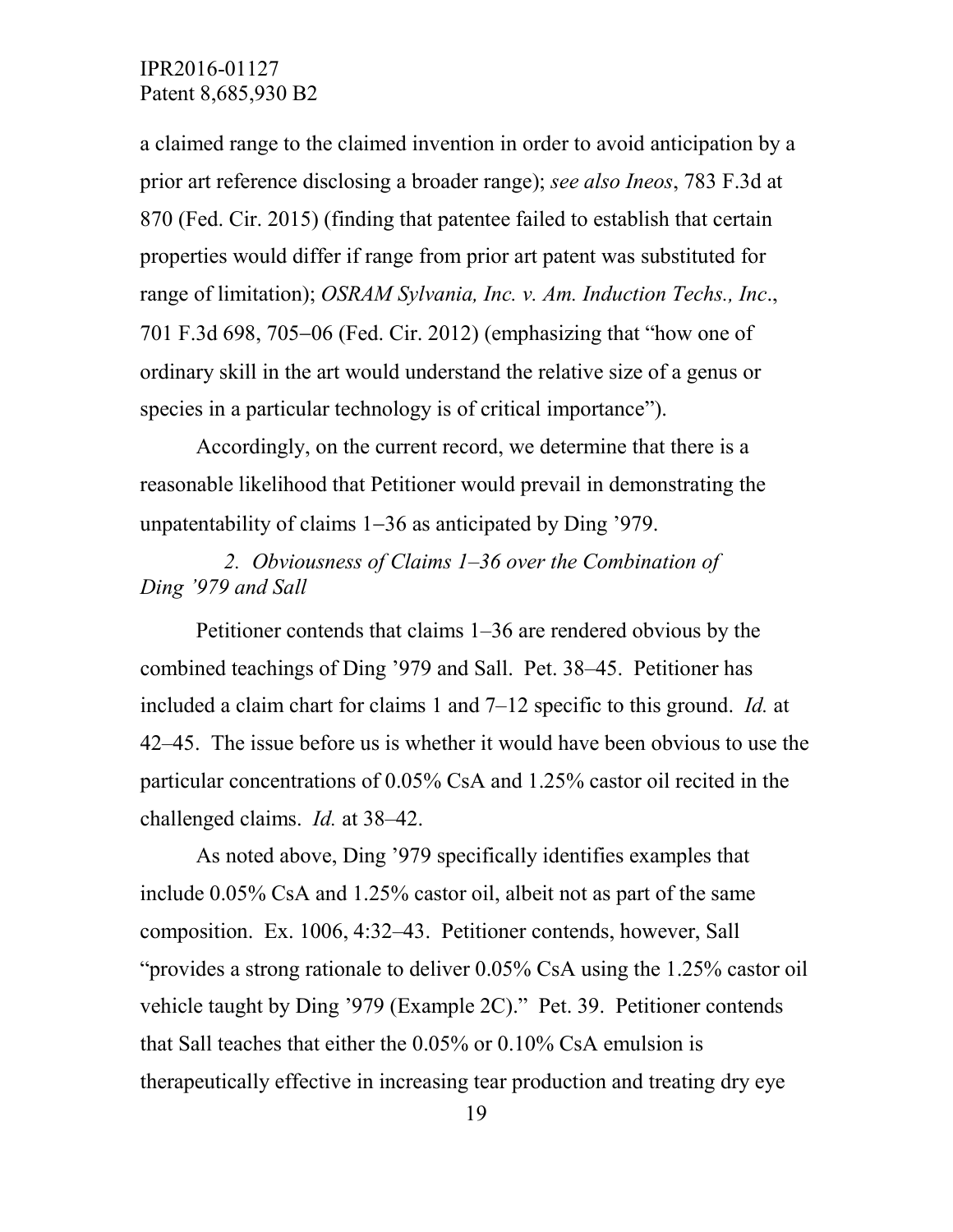disease/KCS. *Id.* (citing Ex. 1007, 631, 635; EX1002 ¶¶ 77, 107).

Petitioner contends that Sall discloses that the vehicle used in the study reported in Sall (castor oil) "contributed to the overall improvements observed in all treatment groups in this study." *Id.* at 8, 40 (citing Ex. 1007, 632, 639; Ex. 1002 ¶¶ 112–113). Petitioner further contends that

[t]he 1.25% castor oil vehicle is the only vehicle from Ding '979 Example 2 for which both 0.05% and 0.10% CsA have a ratio of CsA-to-castor oil inside Ding '979's more preferred range of between 0.12 and 0.02 (id. at 3:17-20) and also within the ratio range found with each of the Example 1 emulsions (0.04-0.08).

*Id.* at 40 (citing Ex. 1006, 3:17–20). Finally, Petitioner provides the following rationale for combining Ding '979 and Sall:

In light of Ding '979 and Sall, a person of ordinary skill would have had a reasonable expectation that this emulsion would be effective in treating dry eye disease/KCS based on at least the success described by Sall: "Treatment with CsA, 0.05% or 0.1% gave significantly ( $P \le 0.05$ ) greater improvements than vehicle in two objective signs of dry eye disease." *Id.* at 631; EX1002, ¶107. As explained by Dr. Amiji, it would have been a routine matter for a skilled artisan to make and then confirm the efficacy of the emulsion comprising 1.25% castor oil and 0.05% CsA. EX1002, ¶¶ 96, 107, 110; EX1001, 13:42-45 ("These compositions are produced in accordance with well known techniques[.]").

*Id.* at 40–41.

Patent Owner argues in its Preliminary Response that this case is closely analogous to *Allergan, Inc. v. Sandoz Inc.*, 796 F.3d 1293 (Fed. Cir. 2015), in which the court addressed the obviousness of claims requiring specific amounts of about 0.01% bimatoprost and about 200 ppm benzalkonium chloride (BAK) over prior art that generally taught a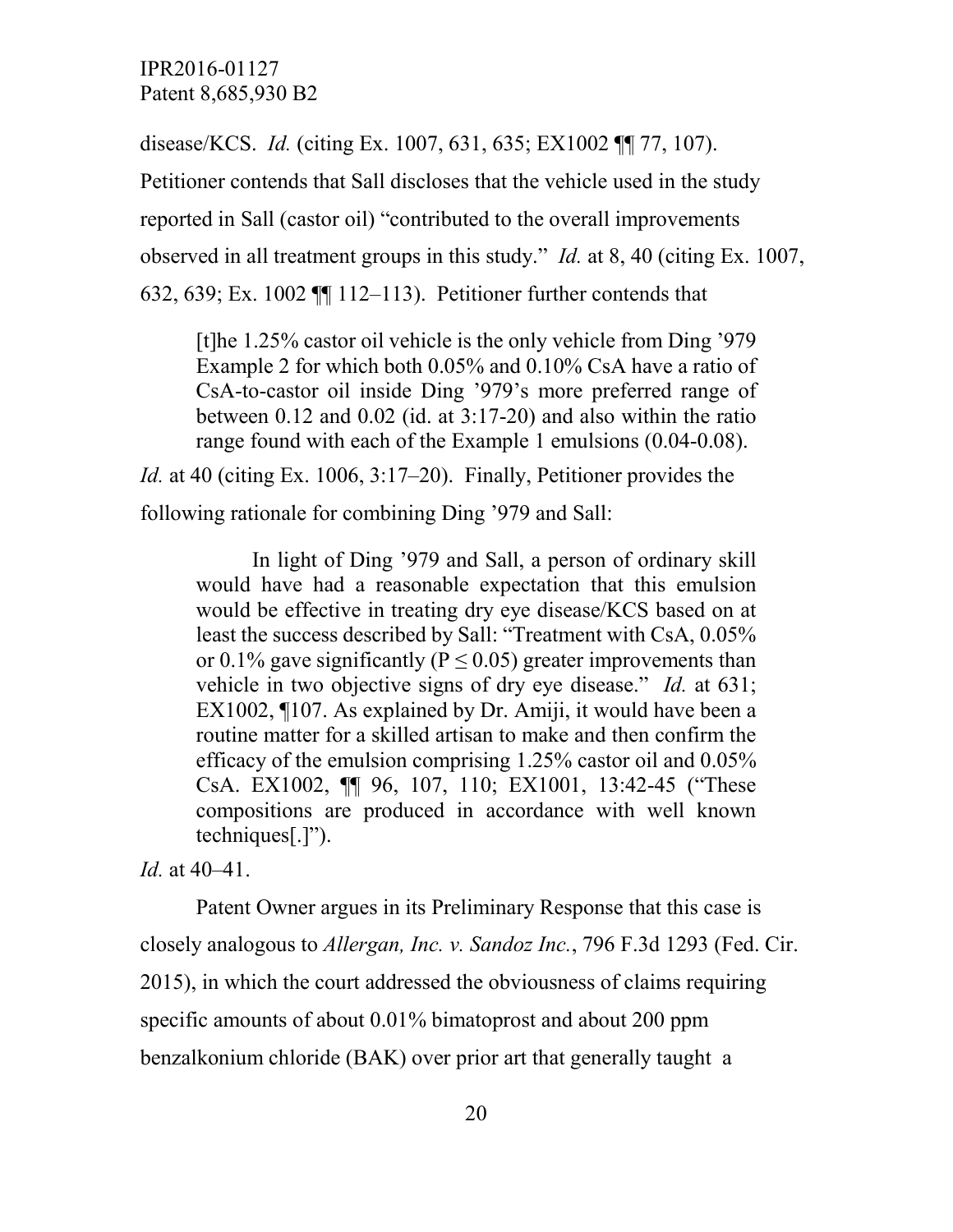formulation comprising 0.001%–1% bimatoprost and 0–1000 ppm BAK. Prelim. Resp. 29–32. We agree that the issues are similar. In *Allergan*, the court reiterated the framework for evaluating obviousness in the context of a claimed invention falling within a broader range disclosed in the prior art:

[W]here there is a range disclosed in the prior art, and the claimed invention falls within that range, a relevant inquiry is whether there would have been a motivation to select the claimed composition from the prior art ranges . . . . In those circumstances, "the burden of production falls upon the patentee to come forward with evidence that (1) the prior art taught away from the claimed invention; (2) there were new and unexpected results relative to the prior art; or (3) there are other pertinent secondary considerations."

796 F.3d at 1304–5 (citation omitted) (quoting *Galderma Labs., L.P. v. Tolmar, Inc.*, 737 F.3d 731, 738 (Fed. Cir. 2013)).

Upon consideration of the arguments set forth in the Petition and Preliminary Responses, we conclude that Petitioner has shown a reasonable likelihood that a skilled artisan would have found it obvious to make the castor oil concentration in the emulsion to reach the claimed amount of 1.25% by balancing the need to minimize any undesirable effects associated with castor oil used at an excessive concentration with the desire to take advantage of the "substantial palliative benefits" of castor oil for the treatment of dry eye. Pet. 53 (citing Ex. 1007, 63). *See In re Peterson*, 315 F.3d 1325, 1330 (Fed. Cir. 2003) ("The normal desire of scientists or artisans to improve upon what is already generally known provides the motivation to determine where in a disclosed set of percentage ranges is the optimum combination of percentages."); *In re Boesch*, 617 F.2d 272, 276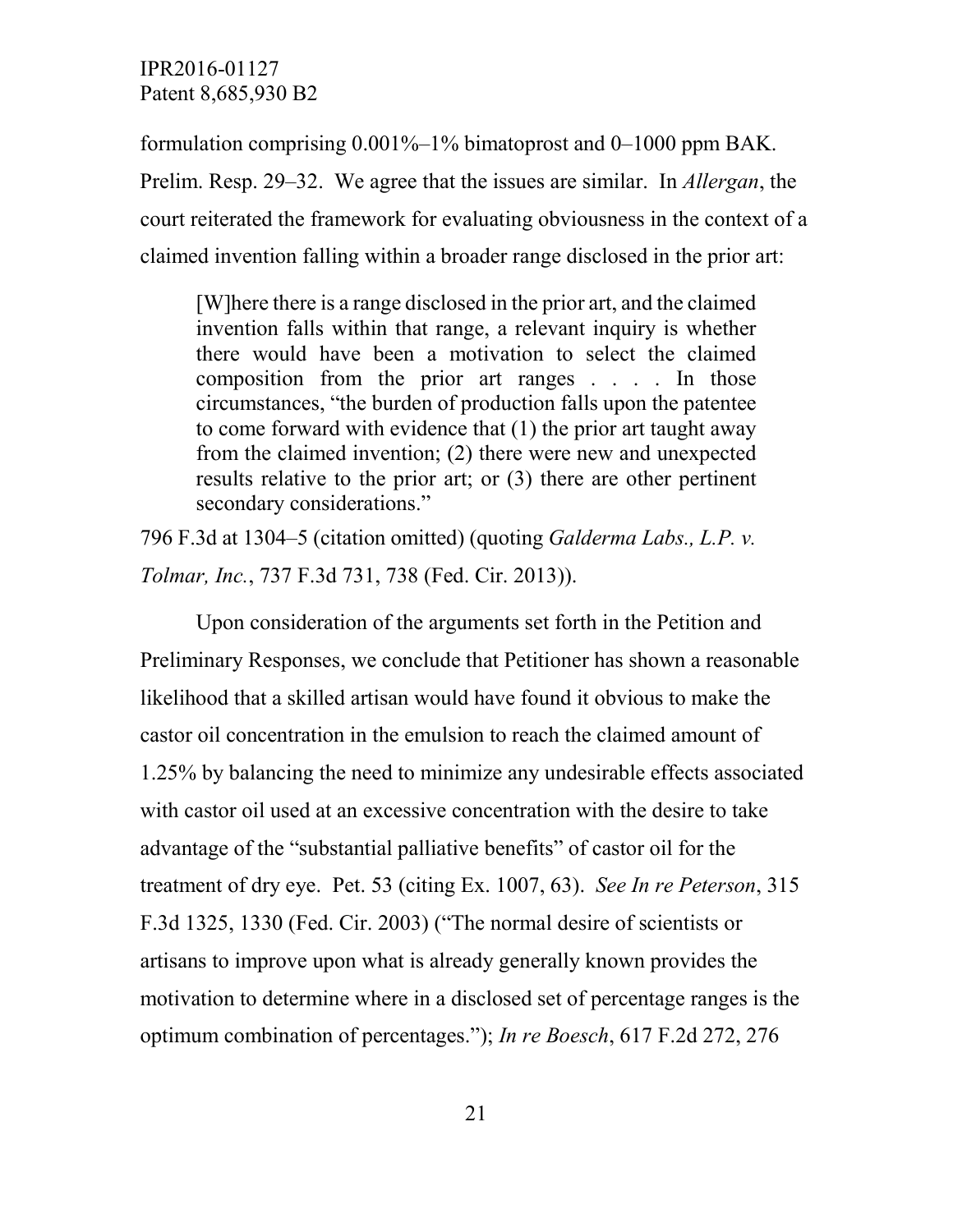l

(CCPA 1980) ("[D]iscovery of an optimum value of a result effective variable in a known process is ordinarily within the skill of the art.").

Petitioner's evidence of obviousness, in accordance with *Allergan*, shifts the burden of production to Patent Owner to come forward with evidence of teaching away, unexpected results, or other secondary considerations. As evidence of unexpected results, Patent Owner points to data presented as part of the declarations of Dr. Rhett Schiffman and Dr. Mayssa Attar, which were submitted during prosecution. Prelim Resp. 15−18, 36. Patent Owner asserts that these data "show[ed] that the claimed emulsions . . . performed better than the Ding '979 emulsions containing 0.05% cyclosporin/0.625% castor oil, and at least as well as the Ding '979 emulsions containing 0.10% cyclosporin/1.25% castor oil, despite PK data that predicted the opposite should have been true." *Id.* at 36–37. We have considered the declarations submitted during prosecution, but note that neither Dr. Schiffman nor Dr. Attar has yet been subject to cross-examination in this proceeding.<sup>[5](#page-21-0)</sup> At this preliminary stage, we determine that it is more appropriate to allow further evidence regarding any alleged unexpected results or other secondary considerations to be developed during trial.

<span id="page-21-0"></span><sup>5</sup> Routine discovery in an *inter partes* review includes "the deposition of witnesses submitting affidavits or declarations." *See* 35 U.S.C.  $§ 316(a)(5)(A).$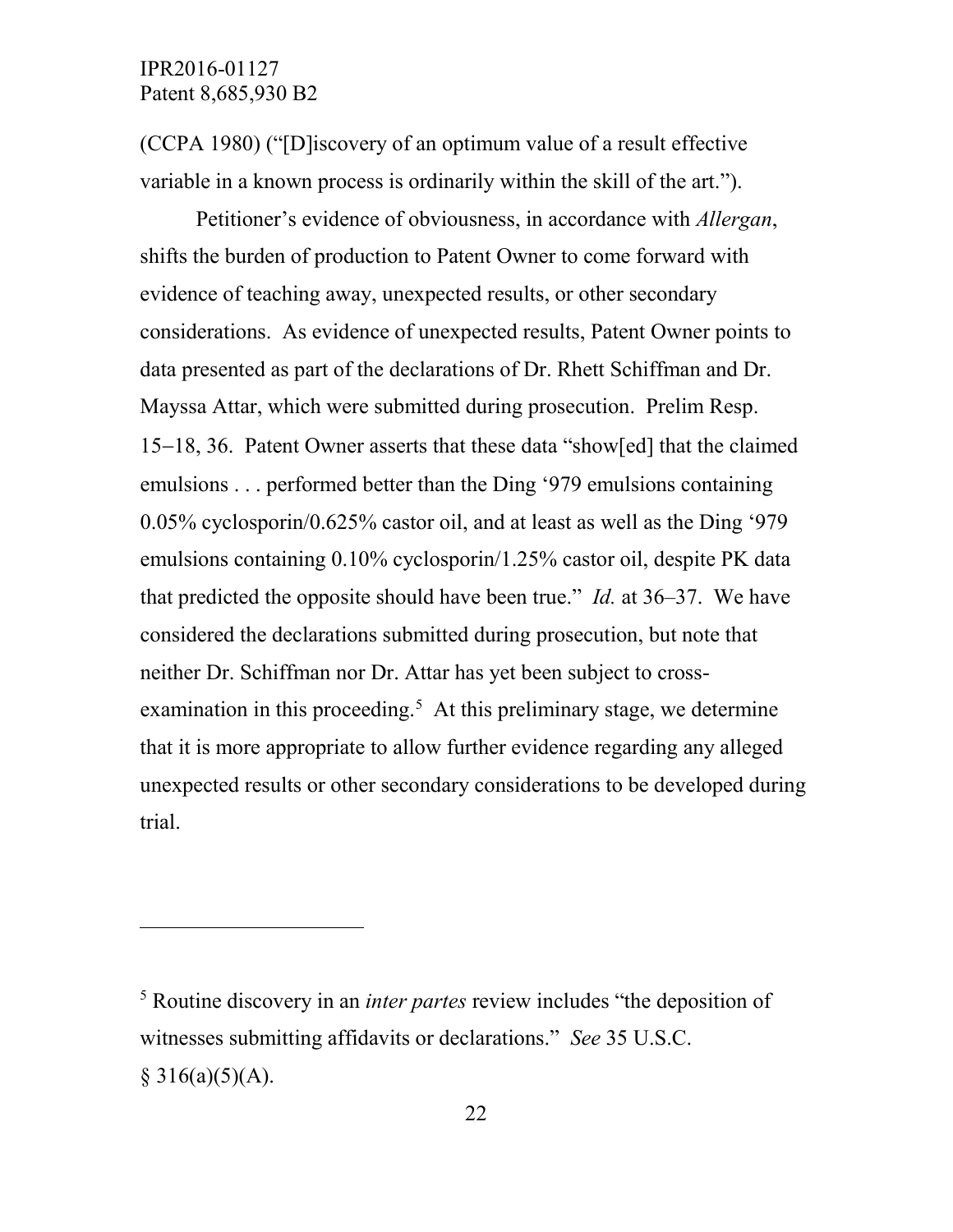Patent Owner further argues that there was no reasonable expectation that increasing castor oil concentration would increase therapeutic efficacy. *Id.* at 34–36. In particular, Patent Owner contends that Sall distinguishes between therapeutic and palliative treatments, and that the vehicle is not responsible for the "clinically significant" effects observed. *Id.* at 34–35. Accordingly, Patent Owner asserts that a person of ordinary skill reading Sall would not have expected to achieve this level of efficacy by increasing the amount of castor oil relative to the amounts disclosed in Ding '979. *Id.* at 35. Patent Owner's argument, however, relies on its construction of "therapeutically effective" as excluding palliative treatments. As explained above, we decline to so limit the term. Accordingly, we are not persuaded by Patent Owner's argument.

Thus, based on the arguments presented and evidence of record, we determine that Petitioner has demonstrated a reasonable likelihood that claims 1–36 are obvious over the teachings of Ding '979 and Sall.

*3. Obviousness of Claims 11, 23, and 35 Based on Ding '979, Sall, and Acheampong*

Petitioner asserts that claims 11, 23, and 35 are unpatentable as obvious over Ding '979, Sall, and Acheampong. Pet. 45–46. Patent Owner opposes for the same reasons stated with respect to claims 1, 13, and 25 above. Prelim. Resp. 37. We incorporate here our findings and discussion above regarding the teachings of Ding '979 and Sall.

Claims 11, 23, and 35 depend directly from claims 1, 13, and 25 and further recite as follows: "wherein, when the topical ophthalmic emulsion is administered to an eye of a human in an effective amount in treating [dry eye], the blood of the human has substantially no detectable concentration of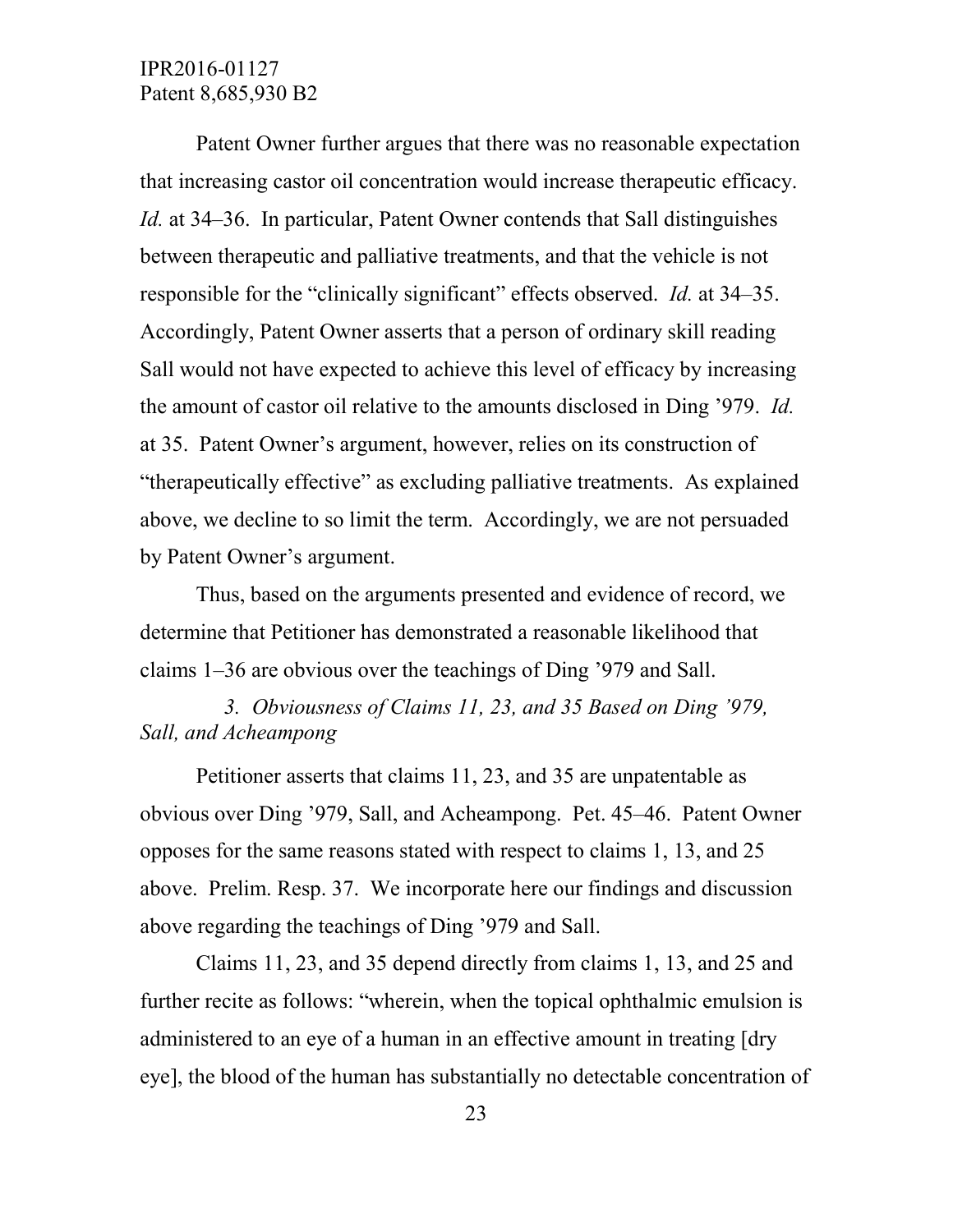cyclosporin A." Petitioner asserts that Acheampong teaches that an emulsion with 0.05% CsA resulted in no detectable CsA in the blood "at peak and trough levels." Pet. 46 (citing Ex. 1008, Table 1; Ex. 1002 ¶¶ 120– 21). Petitioner further asserts that "Acheampong and Sall together provide one of ordinary skill in the art with a reasonable expectation of success that when the  $0.05\%$  CsA in-castor oil emulsion is administered to the eye there is 'substantially no detectable concentration of cyclosporin A' in the blood." *Id.* (quoting Ex. 1002 ¶¶ 120–21); *see also*, *id.* at 27 (citing Ex. 1002, ¶ 100).

Based on the arguments presented and evidence of record, we determine that Petitioner has demonstrated a reasonable likelihood that claims 11, 23, and 35 are obvious over the teachings of Ding '979, Sall, and Acheampong.

#### III. CONCLUSION

We conclude that Petitioner has established a reasonable likelihood of prevailing on its assertions that claims 1–36 of the '930 patent are unpatentable as anticipated and/or obvious.

At this stage of the proceeding, the Board has not made a final determination as to the patentability of any challenged claim or the construction of any claim term. Thus, our view with regard to any conclusion reached in the foregoing could change upon consideration of Patent Owner's merits response and upon completion of the current record.

#### IV. ORDER

For the reasons given, it is

ORDERED that the Petition is granted with regard to the following asserted grounds: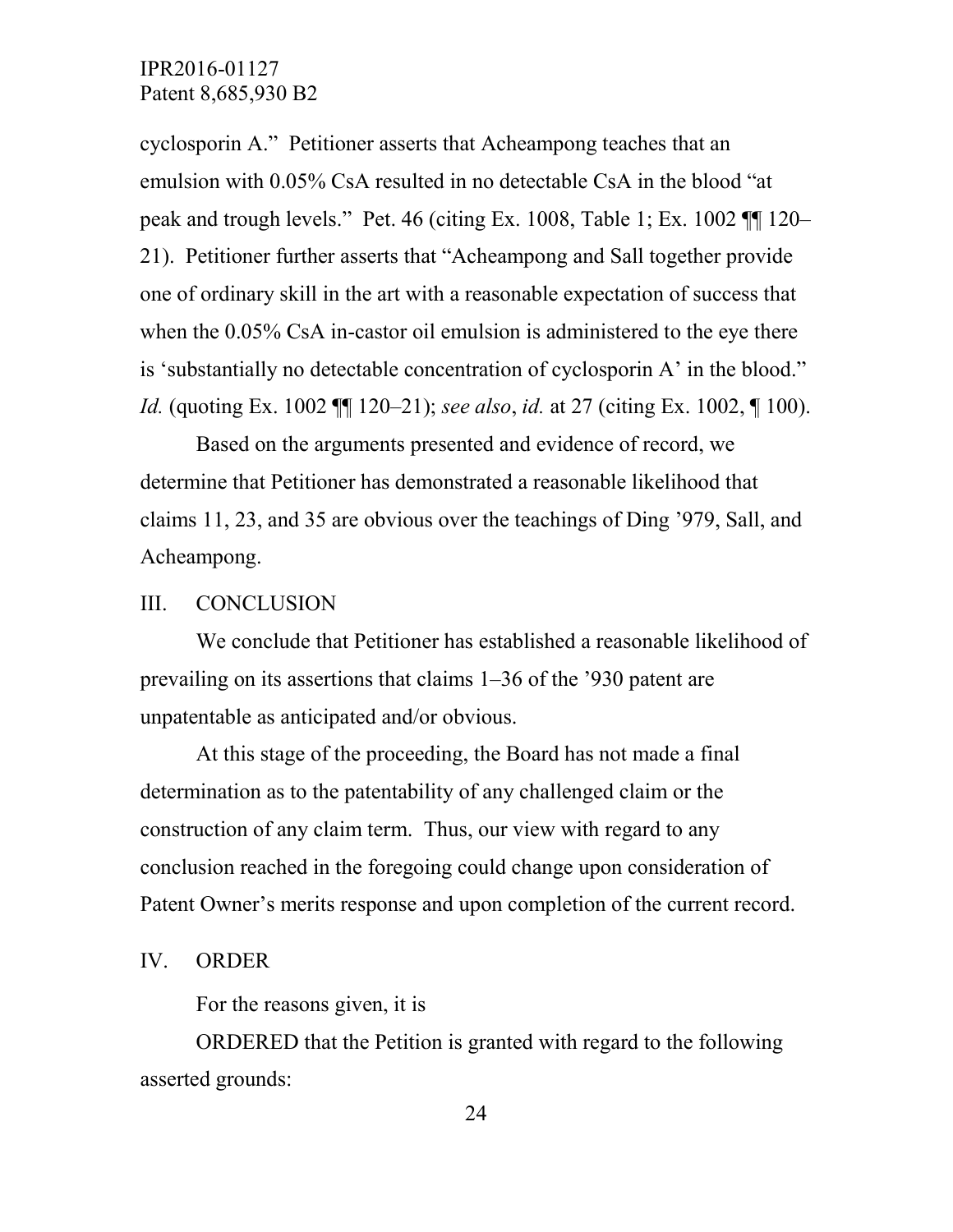- A. Claims 1−36 of the '930 patent under 35 U.S.C. § 102 as anticipated by Ding '979;
- B. Claims 1−36 of the '930 patent under 35 U.S.C. § 103(a) as obvious over the combination of Ding '979 and Sall; and
- C. Claims 11, 23, and 35 of the '930 patent under 35 U.S.C. § 103(a) as obvious over the combination of Ding '979, Sall, and Acheampong.

FURTHER ORDERED that pursuant to 35 U.S.C. § 314(a), *inter partes* review of the '930 patent is hereby instituted commencing on the entry date of this Order, and pursuant to 35 U.S.C. § 314(c) and 37 C.F.R. § 42.4, notice is hereby given of the institution of a trial.

FURTHER ORDERED that the trial is limited to the grounds listed in the Order. No other grounds are authorized.